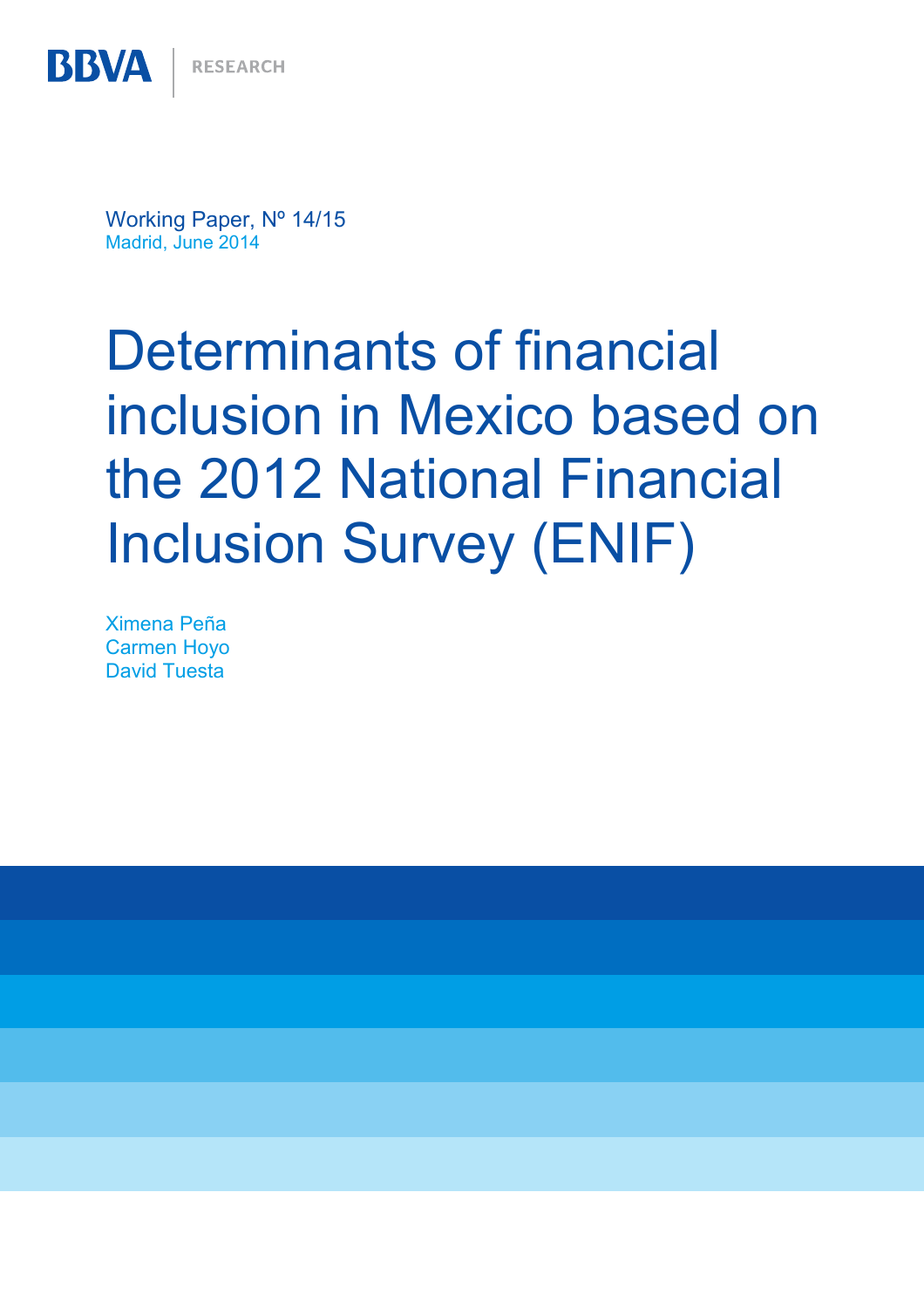## Determinants of financial inclusion in Mexico based on the 2012 National Financial Inclusion Survey (ENIF)

Ximena Peña, Carmen Hoyo and David Tuesta

June 2014

**BBVA** 

#### Abstract

Even though 97% of the population in Mexico has at least one access point into the financial system, only 38% has some sort of saving or credit product in a formal financial institution. These figures show the insufficient use of the formal financial system and highlight the importance of analysing the determinant factors for financial inclusion in Mexico in more depth.

This paper explores the factors determining financial inclusion in Mexico from the demand side, based on information from the 2012 National Financial Inclusion Survey (ENIF in the Spanish acronym). In order to identify the relevant factors, we have built financial inclusion indicators using the multiple correspondences method of analysis, taking into account whether people have credit and savings products, whether jointly (Aggregate Indicator) or individually (Savings Indicator and Credit Indicator).

Using a non-linear regression analysis we endeavour to explain the factors influencing financial inclusion, bearing in mind not only whether people are banked, but also the possession of a set of formal financial products. In addition, we carry out the same analysis for the sub-group in the informal labour market, the sector of the population which generally suffers most financial exclusion.

The results obtained for a range of financial inclusion indicators, both for the total population and for workers in informal sectors, show the need for making detailed analyses in order to encourage more participation in the formal financial system, by designing specific public policies for each population group depending on their socio-economic circumstances and geographical location.

Keywords: financial inclusion, personal finance, financial institutions.

JEL: G21, G23, G28, O16.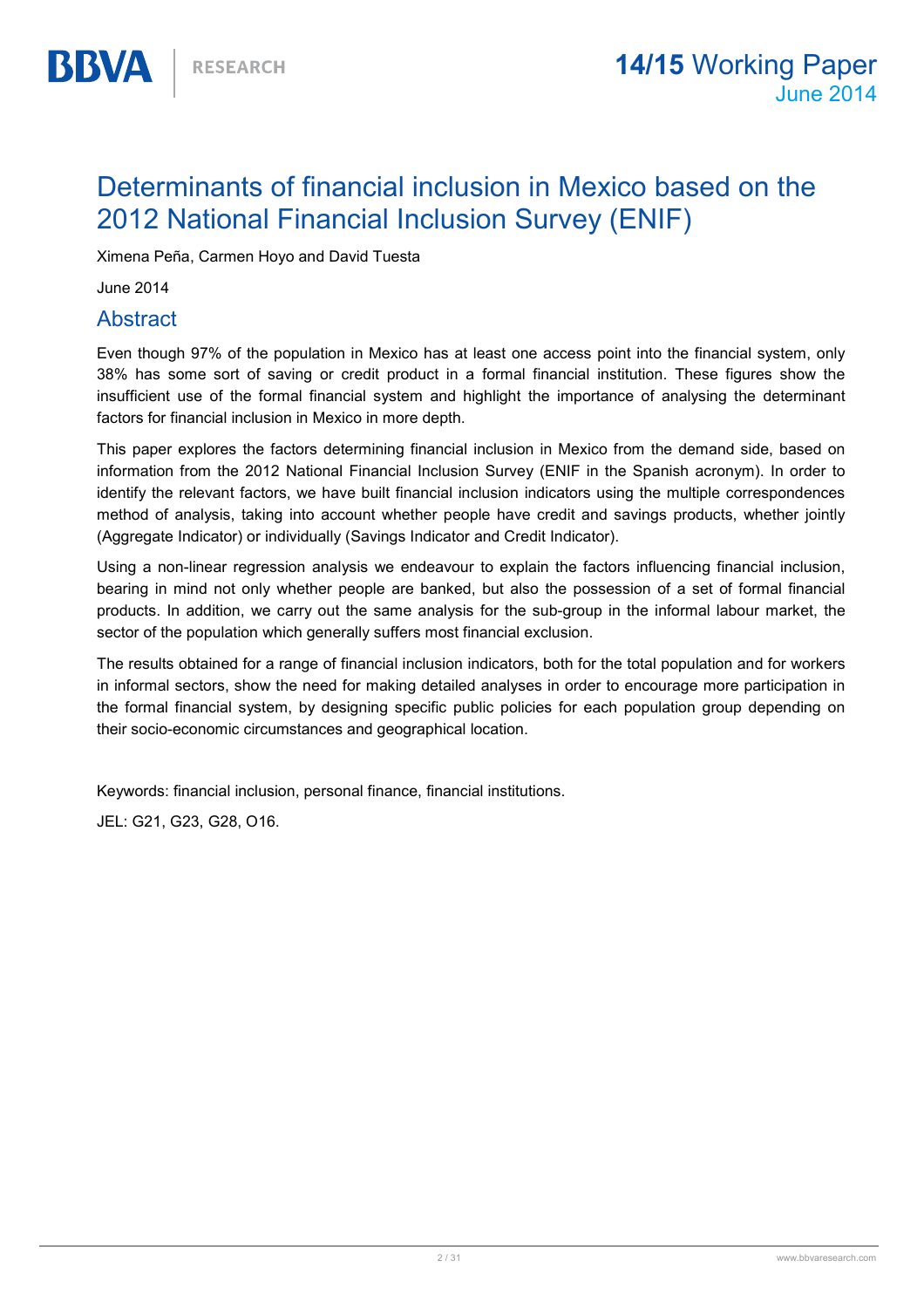## 1 Introduction

BBVA

When defining inclusive financial systems, we are talking about a set of savings, loan, payment and risk management products which meet the differing needs of the population, in sustainable and efficient conditions. This ideal scenario, however, is very different from the one we see in real life, if we go by the Global Findex Survey, conducted by the World Bank in 148 countries including Mexico, which shows us that 61% of adults in Latin America and the Caribbean are excluded from formal financial structures, and can only use informal financing structures or their own resources to cover their consumption or investment requirements.

Financial inclusion is defined by the Mexican National Banking and Securities Commission (CNBV in the Spanish acronym), as "the access to, and use of, financial services within an appropriate regulatory framework which guarantees structures for consumer protection and promotes financial education to improve the financial capabilities of all segments of the population". This definition covers not only the availability of access (supply), but also the effective use of financial services by individuals (demand). Although consumer protection and financial education are not directly included in this research, mainly because of a lack of information to measure these dimensions, they are assumed to be an integral part of financial inclusion.

Recent literature on financial inclusion, particularly that focusing on impact assessments<sup>1</sup> and empirical, survey-based exercises, has studied the benefits of financial inclusion in depth, such as access to loans in more favourable conditions than those available in the informal market (Campero & Kaisser 2013, Karlan & Zinman 2013, Straub 2003), the possibility of investing in new businesses or expanding existing ones (Armendariz & Morduch 2005; Rajan & Zingales 1998), access to resources for education and health (Khandker & Pitt 1998), the security that formal saving provides and the option of managing or mitigating risk with insurance (Collins et al. 2009; World Bank 2008). As well as these factors associated with the possession of specific products, transactional services can provide functions that individuals require, such as receiving remittances, easier and more secure (Anzoategui 2011, CEMLA 2012), or the payment of governmental transfers to social programmes (Bold et al., 2012) .

Bearing in mind that the study of financial inclusion in Mexico is limited<sup>2</sup>, and in order to make the most of the copious information in the 2012 National Financial Inclusion Survey (ENIF), carried out by the National Banking and Securities Commission (CNBV), the National Statistics and Geography Institute (INEGI) and the Alliance for Financial Inclusion (AFI), this paper explores the factors determining financial inclusion in Mexico, from the demand side. To identify which factors are important, in the first measurement we built a financial inclusion indicator using the method of multiple correspondence analysis. The indicator takes into account the possession of credit and savings products and, as such, determines in detail the level of inclusion enjoyed by individuals.

Using non-linear regression analysis<sup>3</sup>, we try to explain the factors influencing the Aggregate Financial Inclusion Indicator (savings and credit products) taking each separately, with one indicator for savings products (Savings Indicator) and another for lending products (Credit Indicator). The use of the inclusion indicator as a dependent variable has the purpose of aggregating financial products, so that the information available can be maximised and a more accurate picture of individual financial inclusion can be drawn (Cano et al. 2013).

<sup>1:</sup> Especially work carried out by Burgess & Pande (2005), Dupas & Robinson (2009), Johnson (2004), Karlan & Zinman (2013), Khandker & Pitt (1998) among other impact assessments, which give pointers as to the advantages of financial inclusion, such as: increase in consumption and in productive investment, incentive to join the formal economy, higher saving, a rise in expenditure on education and healthcare, and poverty reduction.

<sup>2:</sup> Castañeda et al. (2011) describe policies and innovations for improving financial innovation in Mexico. Love & Sánchez (2009) analyse credit and investment restrictions in the Mexican countryside. Peña & Vázquez (2012) assess the impact of banking correspondents. Hoyo et al. (2013) analyse the barriers to financial inclusion on the basis of the National Financial Inclusion Survey.

<sup>3:</sup> Estimates with quasi-maximum likelihood using the binomial function (Papke & Wooldridge 1996).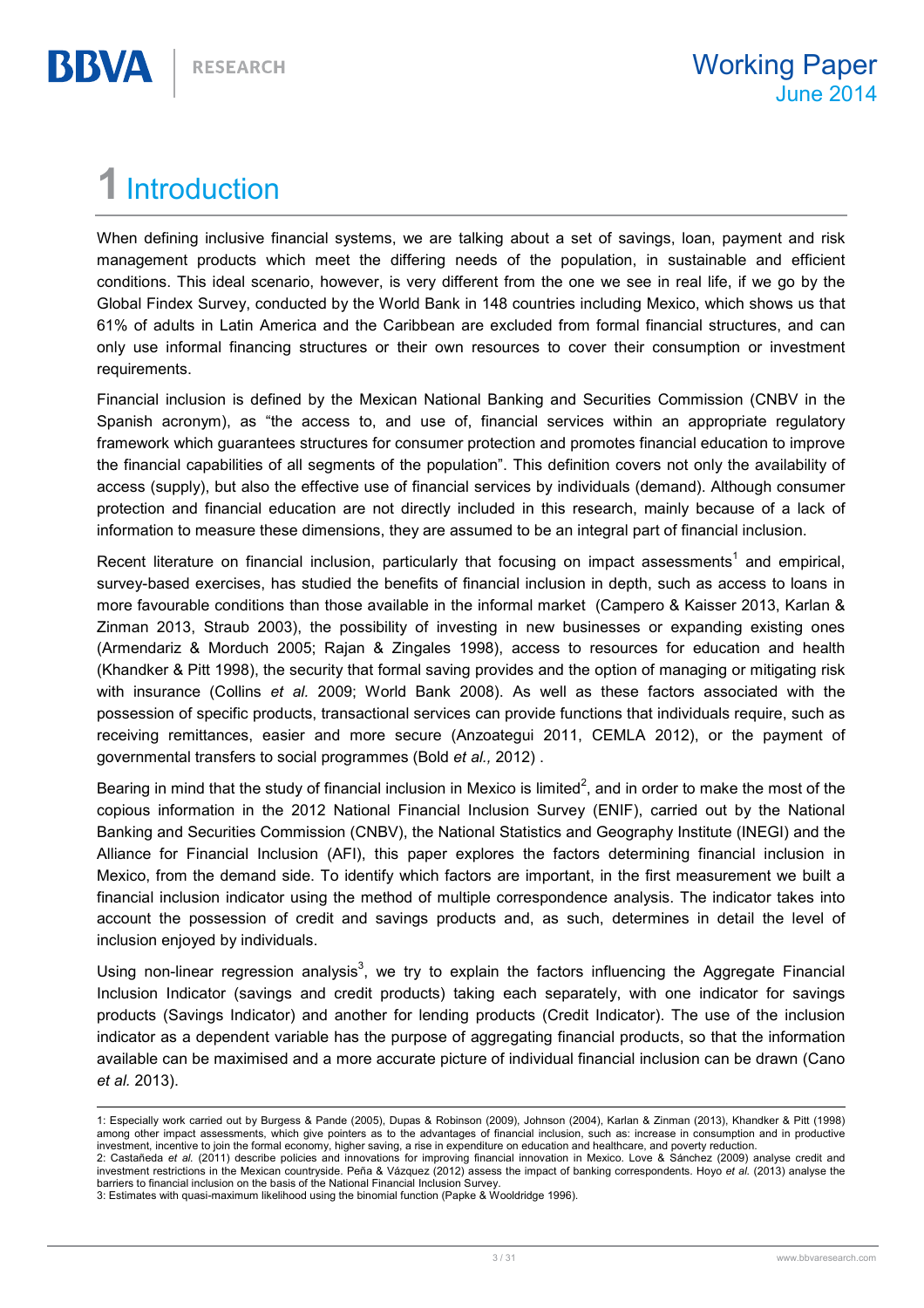Furthermore, with the aim of analysing the types of financial inclusion on the part of people in the informal labour market, the research takes as a proxy for informality the occupational position of the individual. Thus, self-employed workers are considered "informal" and with this population group we replicate the methodology described above. This exercise means that we can get closer to the problems of this group, which is the one that on the whole suffers most exclusion in all categories.

The work described below has four main sections as well as this introduction. In the first section we describe the current state of financial inclusion in Mexico, comparing it with certain countries in Latin America. The second section describes the methodology used in the analysis and presents the results of the econometric models, and the final section draws conclusions from the research and makes recommendations.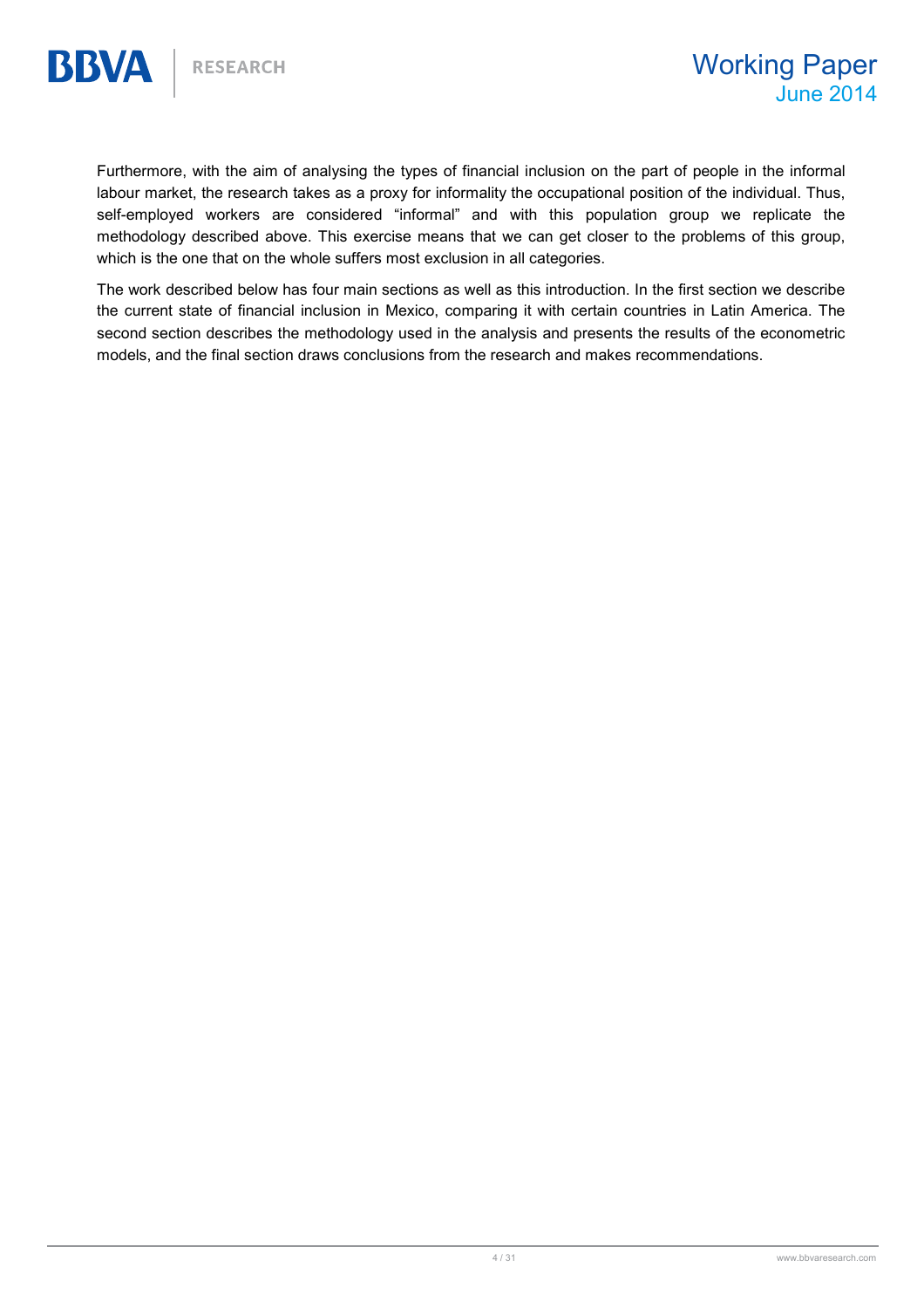BBWA

## 2 Financial inclusion in Mexico

According to Demirgüç-Kunt & Klapper (2012), Mexico has a huge disparity in the use of financial services between geographies and country development levels; that is, it finds significant differences in the way that people save, get loans, make payments and manage risks. In these areas, it is important to make a brief analysis putting Mexico in the current international context.

The statistics in this survey show that 50.5% of the world's population over 15 years-old has an account in a financial institution (bank, credit union, cooperative) and that 22% made some kind of saving in a financial institution in 2011. In Mexico these rates fall to 27.4% and 7% respectively, levels lower than those seen in Latin America and the Caribbean<sup>4</sup>, where the corresponding percentages are 39.2% and 9.5%, and they are also lower than in comparable countries such as Chile and Colombia, as Figure 1 below illustrates. By contrast, although only 7% of the Mexicans surveyed replied that they had put savings into a formal financial institution over the previous year, 27.1% indicated that they had made monetary savings. This gap between the savings made and the percentage banked with financial institutions proves the existence of informal savings mechanisms and also the poor use of formal financial channels in Mexico. After analysing these results, we can say that Mexico is lagging and has lower savings figures than those of other countries corresponding to its stage of development. This situation deserves detailed analysis, not only for savings products but for financial inclusion in general.





Source: BBVA Research with data from Global Findex

The fact that people do not use the formal financial system is a reaction to the supply barriers and the barriers perceived by the population from the point of view of individual demand. According to Hoyo, Peña & Tuesta (2013), insufficient or variable income and self-exclusion are the most important barriers in the Mexican market, and are influenced by variables denoting individual vulnerability (such as the level of income, gender, education and occupation), the geographic variable as to the size of the community where the individual lives, and variables linked to the preference for the informal financial market. What is more, in general low income populations lack financial capabilities, and so are unaware of the potential benefits they could obtain from using formal financial services.

 4: Includes Argentina, Bolivia, Brazil, Chile, Colombia, Costa Rica, Ecuador, El Salvador, Guatemala, Haiti, Honduras, Mexico, Nicaragua, Panama, Paraguay, Peru, Uruguay and Venezuela.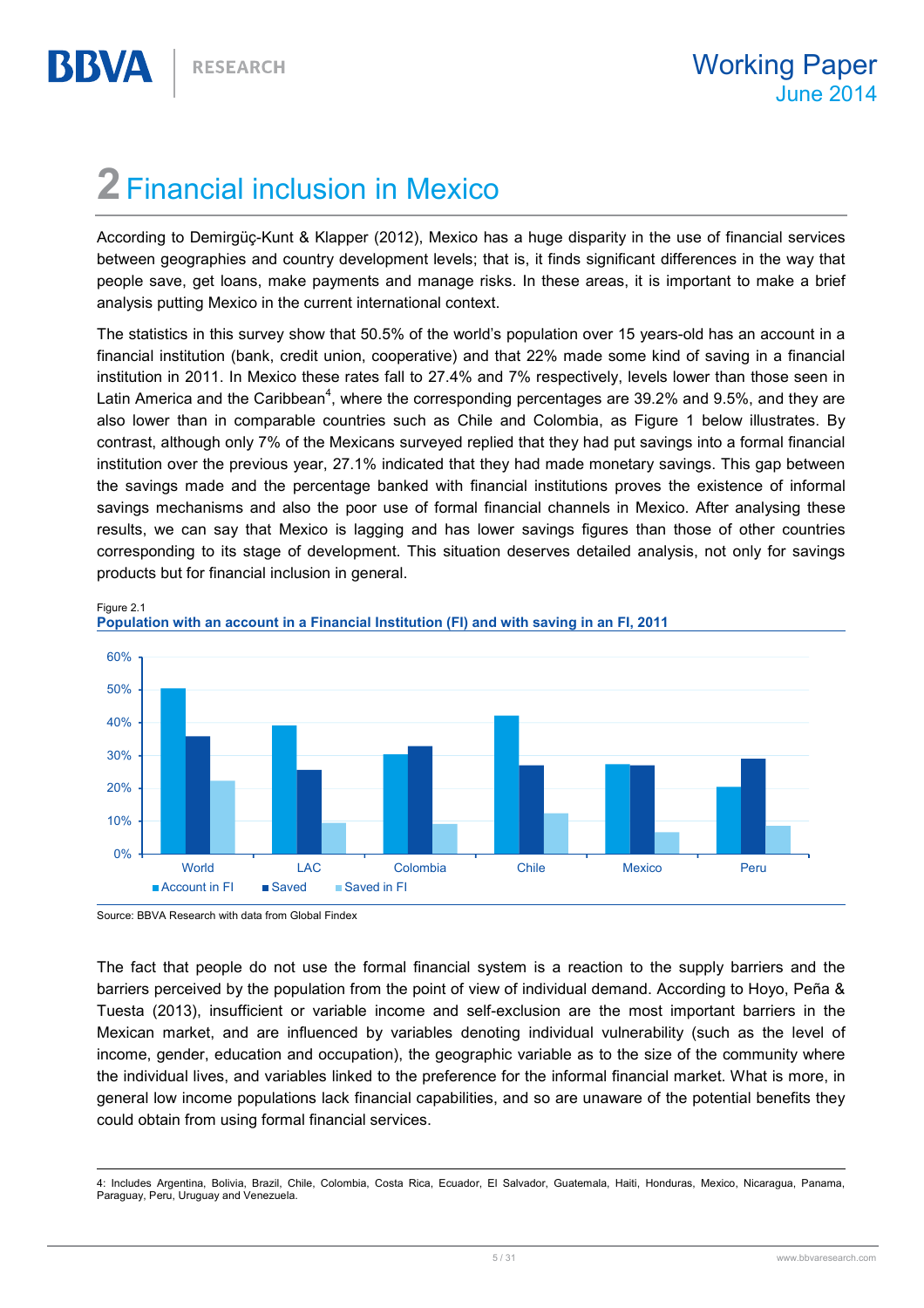Nationally, the subject of financial inclusion has received much official attention, with the CNBV introducing regulatory changes so that more people can benefit from the financial system through appropriate use of financial products and services, via mobile banking<sup>5</sup>, incorporating banking correspondents to provide financial services, simplifying the requirements for opening bank accounts (simplified accounts), as well as encouraging competition between banks by creating niche banking $^6$ .

Competition has been encouraged in the banking sector with the use of basic standardised products<sup>7</sup>. Meanwhile, the Federal Government has set up a programme which enables small savers to receive the yield paid by Treasury Certificates (Direct CETES Programme) which formerly could only be accessed by large investors.

A consequence of the increasing literature about financial inclusion, and the interest on the public and private agenda in the subject, is the huge effort being made to measure it. To this end, there have been several measurement projects, such as that run by Honohan (2007), the G20<sup>8</sup>, the World Bank (Demirgüç-Kunt & Klapper, 2012) and the Bank of Mexico's Multidimensional Financial Inclusion Index. The CNBV began publishing reports a few years ago on the issue, describing some of the initiatives to create statistics and financial indicators from the supply side.

The supply of financial services can be quantified by referring to the number of access points in a given population nucleus, that is, the financial infrastructure or distribution channels though which financial services are offered. The access points in Mexico are branches, banking correspondents, ATMs, point-ofsale terminals, mobile banking and internet banking.

The Fifth Financial Inclusion Report (2013)<sup>9</sup> reported that 73% of municipalities in Mexico (covering 97% of the adult population) have at least one access point into both the banking sector (commercial and development banking) and the widely-used savings and loan institutions (cooperatives and micro-financing firms).

Table 2.1

Indicators of access to financial services nationally to December 2012

| Channel                          | Number per 10,000 adults |
|----------------------------------|--------------------------|
| <b>Branches</b>                  | 1.93                     |
| <b>Banking correspondents</b>    | 2.83                     |
| <b>Automatic teller machines</b> | 4.89                     |
| Point-of-sale terminals          | 66.73                    |
| Accounts linked to mobile phone  | 105.99                   |

Source: BBVA Research with data from the Fifth Financial Inclusion Report

In terms of banking services use, Table 2 shows that said use is limited, a fact which is borne out in the paragraphs below, which compare Mexico's data with those of other Latin American countries.

<sup>5:</sup> See Alonso et al. (2013).

<sup>6:</sup> See Hoyo et al. (2013).

<sup>7:</sup> Banks are required to offer a basic deposit banking product (basic account for the general public) with no commissions, with a monthly pay-in of up to 165 times the minimum wage; as well as a basic wage product with the same features (basic wage account). There is also a basic credit card product, with no annual commission or any other conditions, with a credit limit of up to 200 times the minimum wage.

<sup>8:</sup> For more information, see: http://www.gpfi.org/news/moving-financial-inclusion-measurement-setting-appropriate-targets.

<sup>9:</sup> National Financial Inclusion Council (2013).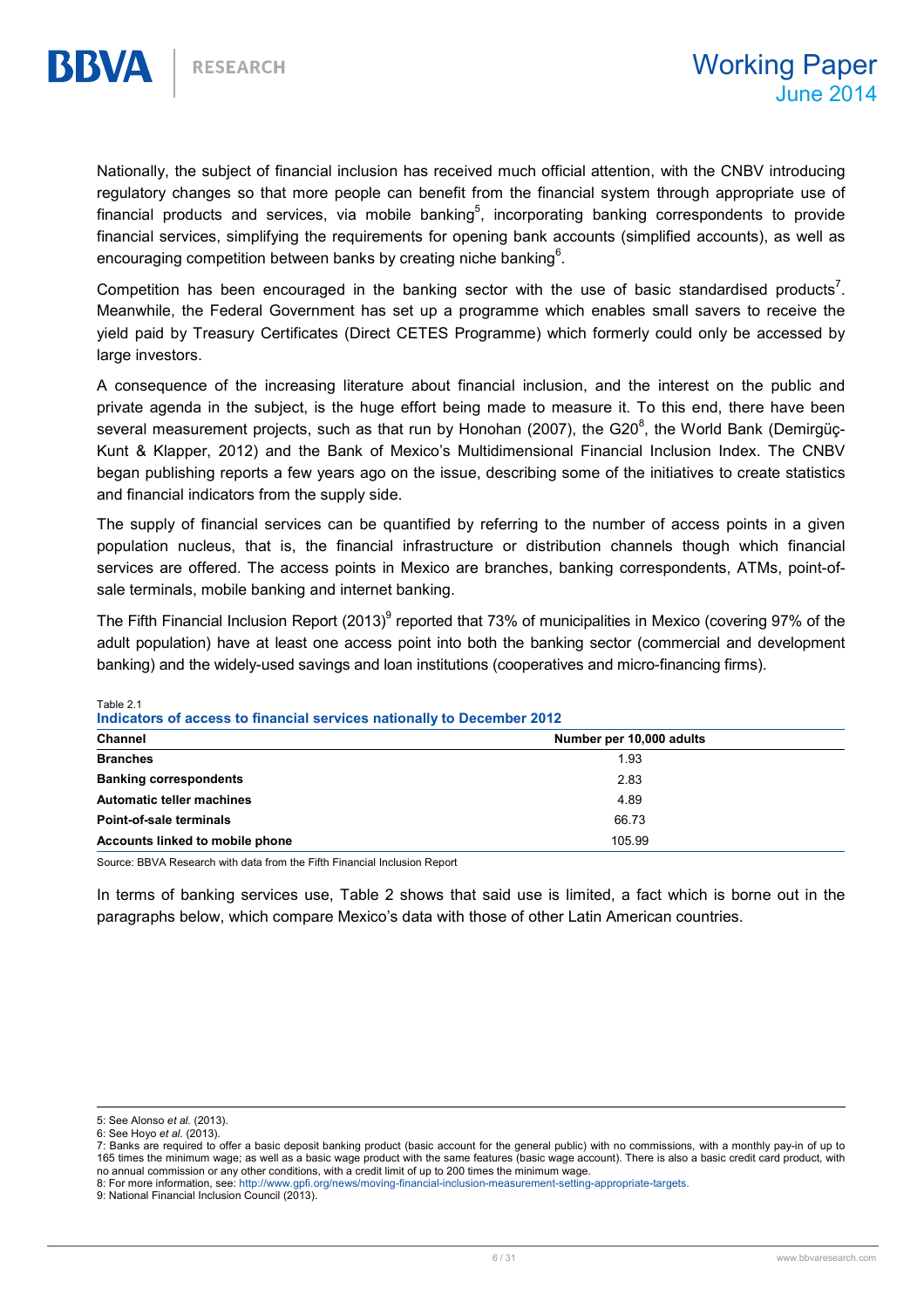$T$ <sub>r</sub> $H_2$ , 22

**BBVA** 

| ADEZZ<br><b>National indicators of service usage of multiple banking to December 2012</b> |                          |
|-------------------------------------------------------------------------------------------|--------------------------|
| Channel                                                                                   | Number per 10,000 adults |
| <b>Traditional current accounts</b>                                                       | 8.356                    |
| <b>Savings accounts</b>                                                                   | 9                        |
| Term deposits                                                                             | 244                      |
| Debit cards                                                                               | 10.238                   |
| <b>Credit cards</b>                                                                       | 3.108                    |
| <b>Mortgage loans</b>                                                                     | 131                      |
|                                                                                           |                          |

Source: BBVA Research based on the Fifth Financial Inclusion Report

In a comparison with other countries of reference in Latin America, and according to information from the International Monetary Fund's Financial Access Survey, conducted in 2011, countries such as Brazil and Chile, and even Peru in the case of bank branches (including banking correspondents) have a bigger supply of access channels to banking services than Mexico (Figures 2.2 and 2.3). The same differentiation occurs with the number of deposit accounts (Figures 2.4 and 2.5).



Source: BBVA Research based on the Financial Access Survey, IMF Source: BBVA Research based on the Financial Access Survey, IMF

Figure 2.3 Bank branches and correspondents per 10,000 adults, 2011

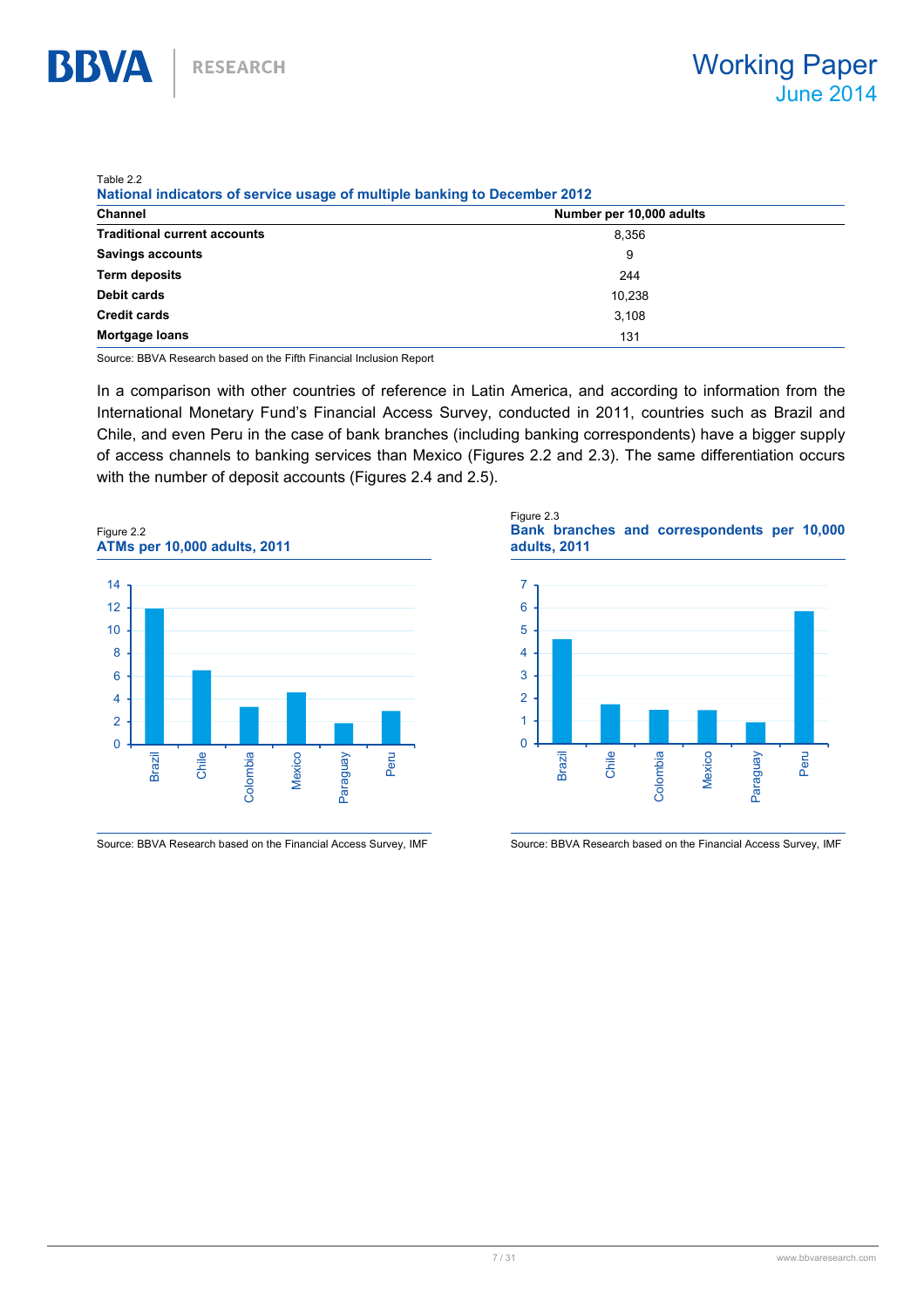

Figure 2.5 Credit bank accounts per 10,000 adults, 2011  $\overline{0}$ 2.000 4.000 6.000 8.000 10.000 12.000 Brazil Chile Colombia Mexico Peru

Source: BBVA Research based on the Financial Access Survey, IMF Source: BBVA Research based on the Financial Access Survey, IMF

## 2.1. Features of demand

In Mexico, according to the ENIF, 35.5% of adults have a savings, wage or investment account in a formal financial institution. Nevertheless, when we analyse by specific socio-economic variables, we find that financial inclusion is strongly linked to the size of the locality, the individual's gender, educational and income level.



Source: BBVA Research with data from ENIF Source: BBVA Research with data from ENIF

Figure 2.7 Banking usage by age 0% 10% 20% 30% 40% 50% 60% 70% <25 25-34 35-44 45-54 55-64 >65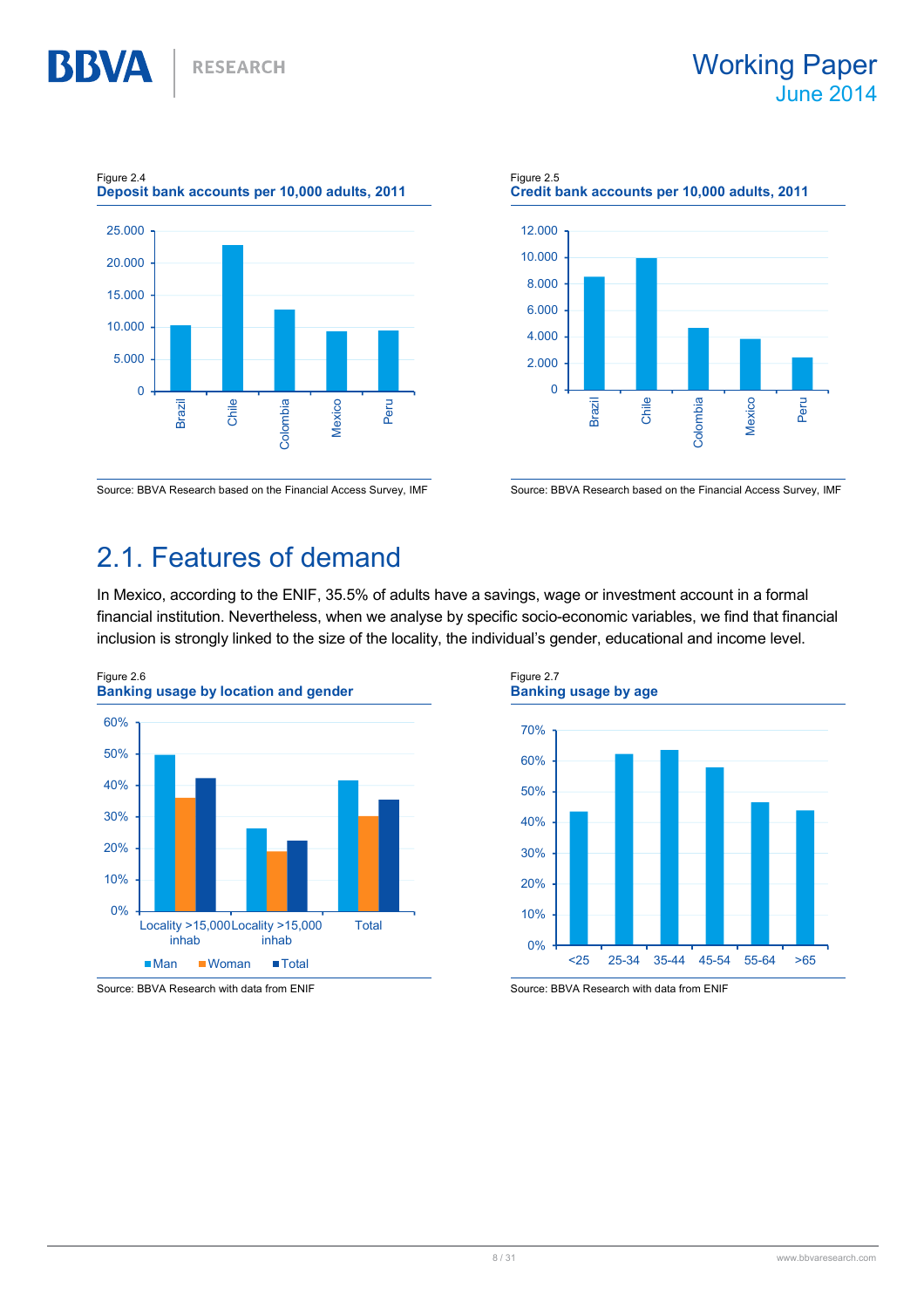13,000 to 20,000 > 20,000

Figure 2.9 Banking usage by education level Banking usage by income level 100% 70% 90% 80% 60% 70% 60% 50% 50% 40% 40% 30% 20% 30% 10% 0% 20% < 3,000 000 to 4,999 000 to 7,999 000 to 12,999 8,000 to 12,999 10% 0% Primary Secondary Tertiary  $\alpha$ 

Figure 2.8

On a national scale, women are less banked (30%) than men (42%), irrespective of the size of the locality they live in. In towns with over 15,000 inhabitants, the proportion of users of formal savings is higher (42%) than in small localities (22%). A person's age is also an important factor for financial inclusion, since people in the middle age ranges are more banked (64%) than the young or the elderly (44%). In terms of educational level, the more education received, the more banking usage: 18% of adults with only primary education are banked, whereas 36% of those with secondary education are, and 65% of those with tertiary education. Likewise, the higher the income, the more banking usage<sup>10</sup>, since 94% of people earning between MXN13,000 and MXN20,000 a month are banked, whereas only 23% of adults earning less than MXN3,000 have an account.

Although only 35.5% of the Mexicans surveyed replied that they had saved in a formal financial institution in the last year, 43.7% stated that they had made savings using informal mechanisms. This is a widespread phenomenon, since on a worldwide level 29% of savers do not use the financial system to save.

When it comes to informal lending, Campero & Kaiser (2013) point to evidence in Mexico that the informal market is highly valued when households face negative shocks, with family and friends playing an important role when there are unexpected financial needs. This concurs with the replies to the ENIF: in the event of an emergency, the Mexicans on the whole ask their families and friends for loans (67.4%) or they pawn their possessions (36.3%). These data support the hypothesis that people prefer informal mechanisms, since the figures show the relationship between the perception of no interest in, or no need for, formal savings and credit services, and the use of the informal market.

 10: Except for those earning more than MXN20,000 a month, who have a lower banking usage (84%) compared to the group earning between MXN13,000 and MXN20,000 (93%), which may be due to the fact that those with higher incomes can access other savings mechanisms.

Source: BBVA Research with data from ENIF Source: BBVA Research with data from ENIF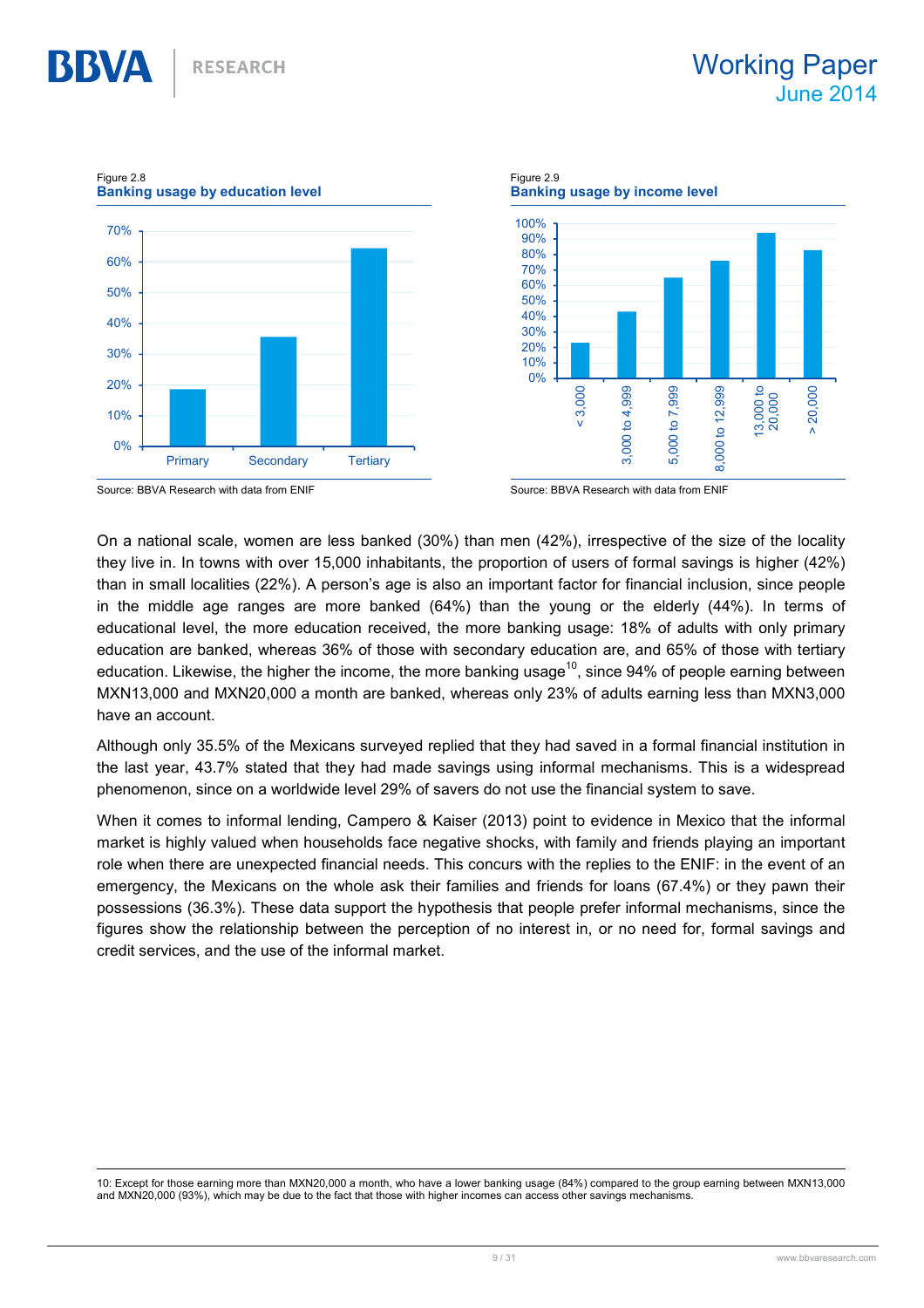## 3 Methodology and results

## 3.1. Methodology

Table 3.1

**BBVA** 

### 3.1.1. National Financial Inclusion Survey ENIF 2012

The National Financial Inclusion Survey is commissioned by the CNBV, the INEGI and the AFI. The main aim of the survey is to generate information about the use of, and access to, financial products and services by households, in order to design financial inclusion indicators and to help public policy decision-making on this issue.

The survey was conducted in 2012 by the INEGI with around 7,000 households located in urban and rural areas. This distribution of the sample ensures that it is representative of the country as a whole, by gender and by locality (those with fewer than 15,000 inhabitants and those above that figure).

The questionnaire set had 87 questions, grouped into ten sections; these are listed below with a summary of their contents:

| <b>National Financial Inclusion Survey -ENIF 2012</b>         |                                                                                         |
|---------------------------------------------------------------|-----------------------------------------------------------------------------------------|
| <b>Section</b>                                                | Content                                                                                 |
| Residents and households in the building                      | Number of people in the building and households                                         |
| Socio-demographic features of the members of the<br>household | Age, name and gender of all members of the household                                    |
| Socio-demographic features of the selected<br>representative  | Marital status, education, occupation, income, health, household income                 |
| Cost management                                               | Record of expenses, management of income, resources in the event of<br>exogenous shocks |
| Informal and formal saving                                    | Possession and use of saving products, barriers                                         |
| Informal and formal credit                                    | Possession and use of savings products, barriers                                        |
| Insurance policies                                            | Possession of insurance policies, of what kind, reasons for not having them             |
| <b>Retirement savings account</b>                             | Information about AFORE accounts                                                        |
| <b>Remittances</b>                                            | Remittances received, channel and use                                                   |
| Use of financial channels                                     | Use of ATMs, bank branches and banking correspondents                                   |

Source: BBVA Research based on the ENIF questionnaire

As can be appreciated, the ten sections of the survey contain valuable information which enables us to identify clearly the indicators of financial inclusion and to typify household demand by product type, channels and barriers to participating in the formal financial system.

Making use of the ENIF 2012 information and including indicators of access by locality<sup>11</sup>, with the aim of bearing in mind aspects of supply, the methodology described below was applied.

#### 3.1.2. Estimate of financial inclusion indicators using Multiple Correspondence Analysis

Multiple Correspondence Analysis (MCA) is a multivariate method which enables us to distil a large set of category variables into a small number of dimensions or factors, avoiding information loss. This methodology is similar to the analysis of principal components, which is commonly used for continuous variables or time series.

As pointed out by Cano et al. (2013), empirical studies on financial inclusion which apply econometric techniques tend to suffer problems with information loss, since they are based on indicators which bound the

 $\overline{a}$ 11: Number of branch offices and correspondents per municipality, according to information from the National Banking and Securities Commission (2012).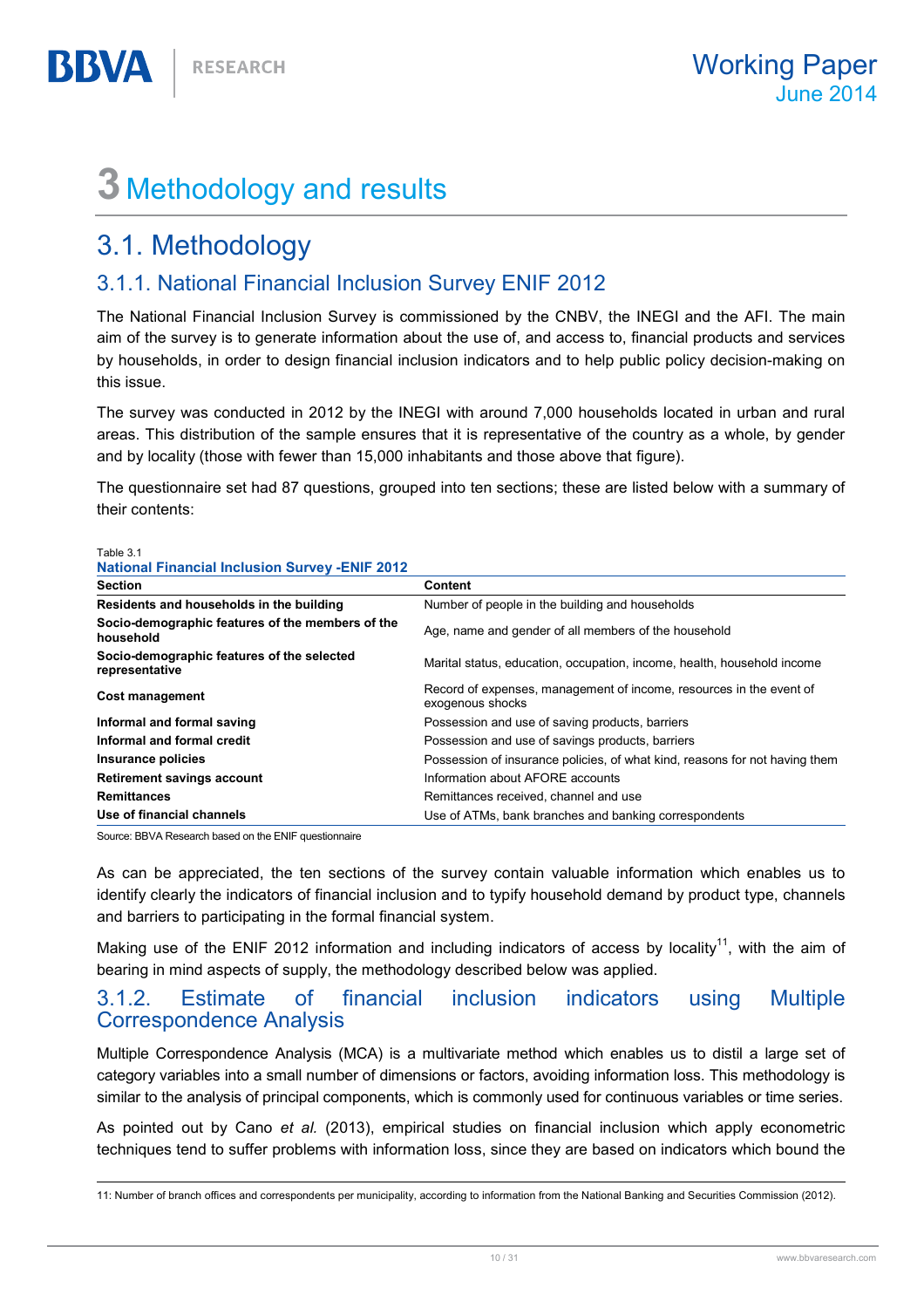concept of financial inclusion to the possession of a specific product such as a loan or an account in a formal financial institution<sup>12</sup>. Applying a method such as MCA helps to make the most of all the information available, because multiple variables can be used in the analysis, which reveal whether the subject of the study has different liability (credit), asset (savings, insurance) or transactional (current account) products or not.

The MCA is a multivariate method which uses the analysis of contingency tables and constructs a Cartesian diagram based on the distance between the variables analysed. The  $Z$  contingency table has  $i$  number of rows, which represent the number of individuals analysed, and j number of columns, the number of which corresponds to the categories of the variables included in the estimate. In other words, the matrix has the form *ij*. Matrix Z takes values of 0 and 1 in every row (the individual), so that if the element belongs to the category corresponding to the variable (for example the answer to the question about the "credit card" variable was "yes") it takes the value of 1, and if not the element is 0 (Rencher 2002).

Although the classic MCA is estimated on a binary matrix<sup>13</sup>, this paper applies the Burt matrix method =  $Z^TZ$ . The Burt matrix is squared and symmetrical and is composed of all the tables resulting from combining all the variables two by two. The diagonal on the matrix represents the combining of each variable by itself.

The algorithm for estimating MCA, following Greenacre (2008), is applied by taking these steps:

- 1. Matrix B is divided into the total sum of its elements,  $b = \sum_{i,j} b_{i,j}$ , to obtain the matrix of correspondences,  $\bm{P}=\frac{1}{h}$  $\frac{1}{b}$ B. The mass of rows  $r_i$  and columns  $r_j$  is calculated.
- 2. To obtain the coordinates of rows and columns, and thus see the relationship between rows and columns, the decomposition in singular values is used,  $S = (p_{i,j} - r_i r_j) / \sqrt{r_i r_j}$ . The decomposition generates the vectors  $(u_k)$  and eigenvalues  $(\lambda_k)$  in the k dimension.
- 3. The standard coordinates of rows (i) and columns (j) are calculated as:

 $\alpha_{ik} = v_{ik}/\sqrt{r_i}$  for the rows, and  $Y_{jk} = v_{jk}/\sqrt{r_j}$  for the columns.

Using these, the principal coordinates for rows (i) and columns (j) are estimated,  $f_{ik} = \alpha_{ik} \lambda_k$  for the rows, and  $g_{ik} = Y_{is} \lambda_k$  for columns.

4. The principal adjusted inertias are calculated<sup>14</sup> from the results above. The sum of the weighted (by the corresponding mass) squares of the principal coordinates in the k dimension is the principal inertia,  $\lambda_k$ .

The total inertia is the sum of the eigenvalues,  $\sum_{k=1}^{k} \lambda_k$ , and it is useful to observe the inertia ratios explained by each of the dimensions. This last value enables us to decide the number of dimensions taken into account in the analysis.

Finally, the contributions of the  $j_z$ column and the i row, in the k dimension are the components of the inertia:  $\text{cont}_i = \frac{r_i f_i^2}{\lambda_i}$  $\frac{f_{i,k}^{(i)}}{\lambda_k}$ ; cont<sub>j</sub> =  $\frac{f_{j}g_{j,k}^{(i)}}{\lambda_k}$  $\frac{\partial k}{\partial k}$ .

With the MCA methodology described here, this research calculated three different financial inclusion indicators: one indicator for savings products ("Savings Indicator"), one for credit products ("Credit Indicator") and an indicator which considers both credit and savings products ("Aggregate Indicator"). The indicators are based on the following estimates:

First, the MCA was carried out on savings and credit products jointly. To do this, the accumulated inertia was calculated as explained in methodological point 4, for each dimension in the analysis, as shown in the Table below:

 $\overline{a}$ 12: Most financial inclusion research (Allen et al. 2012, Aportela 1999, Greene & Rhine 2013) only uses the possession of the account as a variable of participation in the formal financial system.

<sup>13:</sup> For more information see Greenacre (2008).

<sup>14:</sup> The principal inertia resulting from the MCA solutions is adjusted to resolve the so-called "inertia percentage problem". This estimate refers to optimising the adjustment of the matrixes outside the diagonal. See Greenacre (2008).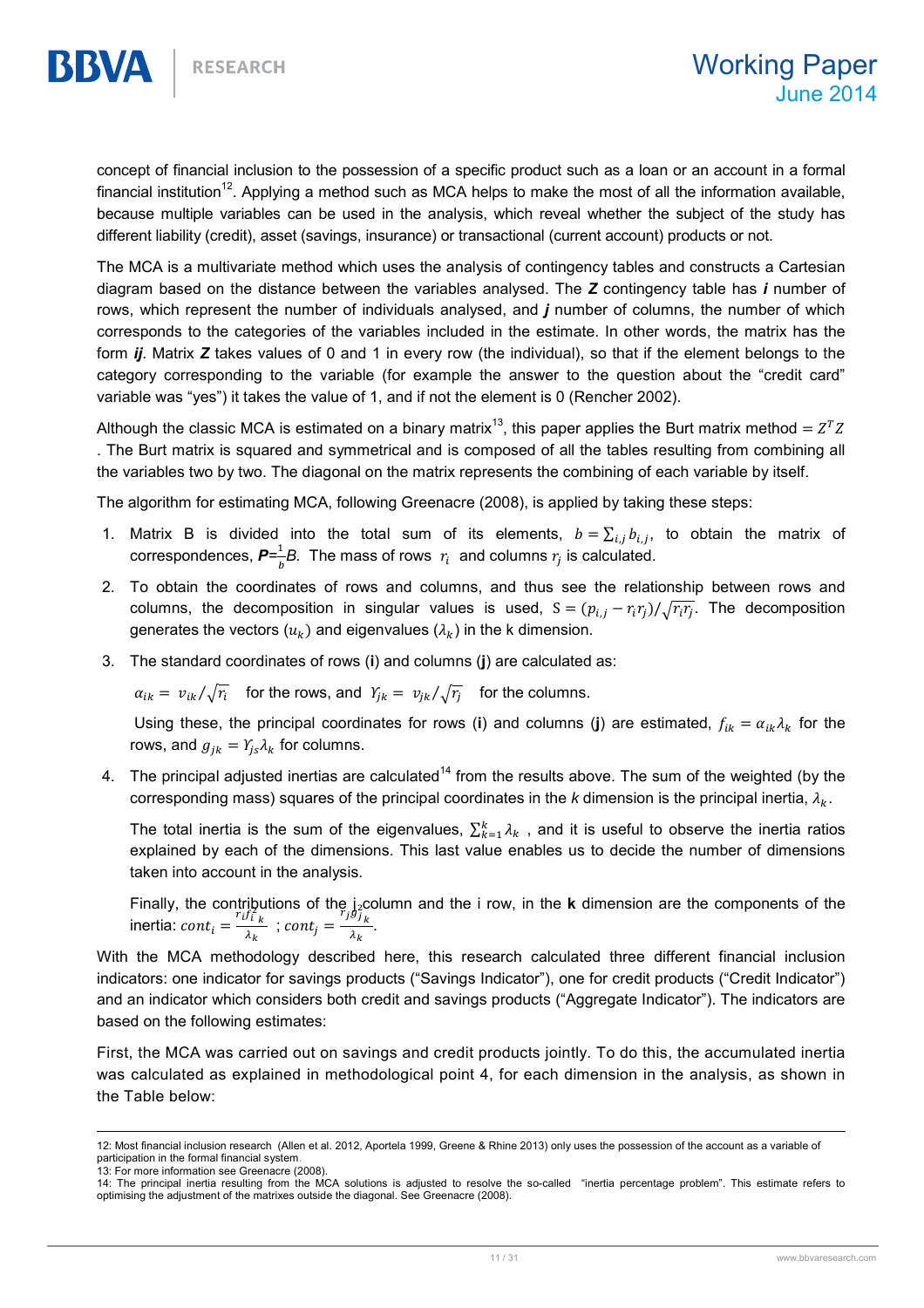| $1$ university<br>MCA for savings and credit products. Analysis dimensions and % of inertia explained |                            |       |  |
|-------------------------------------------------------------------------------------------------------|----------------------------|-------|--|
| <b>Dimension of Analysis</b>                                                                          | <b>Accumulated inertia</b> | %     |  |
|                                                                                                       | 0.01533                    | 83.16 |  |
| 2                                                                                                     | 0.000689                   | 3.74  |  |
| 3                                                                                                     | 1.04E-05                   | 0.06  |  |
| <b>Total</b>                                                                                          | 0.018435                   | 100   |  |

Table 3.2

Source: BBVA Research with data from ENIF

The first dimension to be estimated accounts for 83.16% of the inertia, so we analyse the contributions of each financial product for this dimension:

Table 3.3

**BBVA** 

MCA for savings and credit products. Contributions of each product to the dimension with the greatest inertia explained (Dimension 1)

| <b>Product</b>            | <b>Makes</b> | <b>Contribution</b> |
|---------------------------|--------------|---------------------|
|                           | No           | 0.017               |
| Savings account           | Yes          | 0.088               |
| <b>Current account</b>    | <b>No</b>    | 0.002               |
|                           | Yes          | 0.104               |
| <b>Fixed term deposit</b> | No           | 0.001               |
|                           | Yes          | 0.067               |
| <b>Wage account</b>       | <b>No</b>    | 0.021               |
|                           | Yes          | 0.076               |
| <b>Investment fund</b>    | No           | 0.001               |
|                           | Yes          | 0.079               |
| <b>Bank credit card</b>   | <b>No</b>    | 0.018               |
|                           | Yes          | 0.180               |
| Payroll Ioan              | No           | 0.002               |
|                           | Yes          | 0.082               |
| <b>Personal loan</b>      | <b>No</b>    | 0.002               |
|                           | Yes          | 0.064               |
| Car Ioan                  | No           | 0.001               |
|                           | Yes          | 0.089               |
| Mortgage                  | <b>No</b>    | 0.002               |
|                           | Yes          | 0.104               |

Source: BBVA Research with data from ENIF

The contributions show that within asset products the highest contributors to inertia are the current account and the savings account, in other words, products that are useful for making transactions and for saving. On the liability side, a bank credit card is indisputably the highest contributor to inertia. That is, the products with the highest weighting in the financial inclusion indicator in Mexico are the current account and the bank credit card.

 After this, the MCA was carried out on asset products, details of which are given in Appendix 2.2. This analysis confirms that it is the current account which contributes most to total inertia of this kind of product. In this model the first dimension accounts for 90.66% of total inertia. Finally, the MCA estimate was carried out for liability products only (see Appendix 2.1b), where, again, the greatest contribution to inertia was shown to be the credit card. In this analysis dimension 1 explains 93.5% of the inertia (see Appendix 2.1a).

The contributions of each liability and asset product were used to weight the individual's reply as to whether they possessed these products, so we built an indicator which goes from 0 to 1. If the individual possesses no financial products, the indicator takes the value of 0 and can go up to a maximum of 1 if all products are taken into consideration.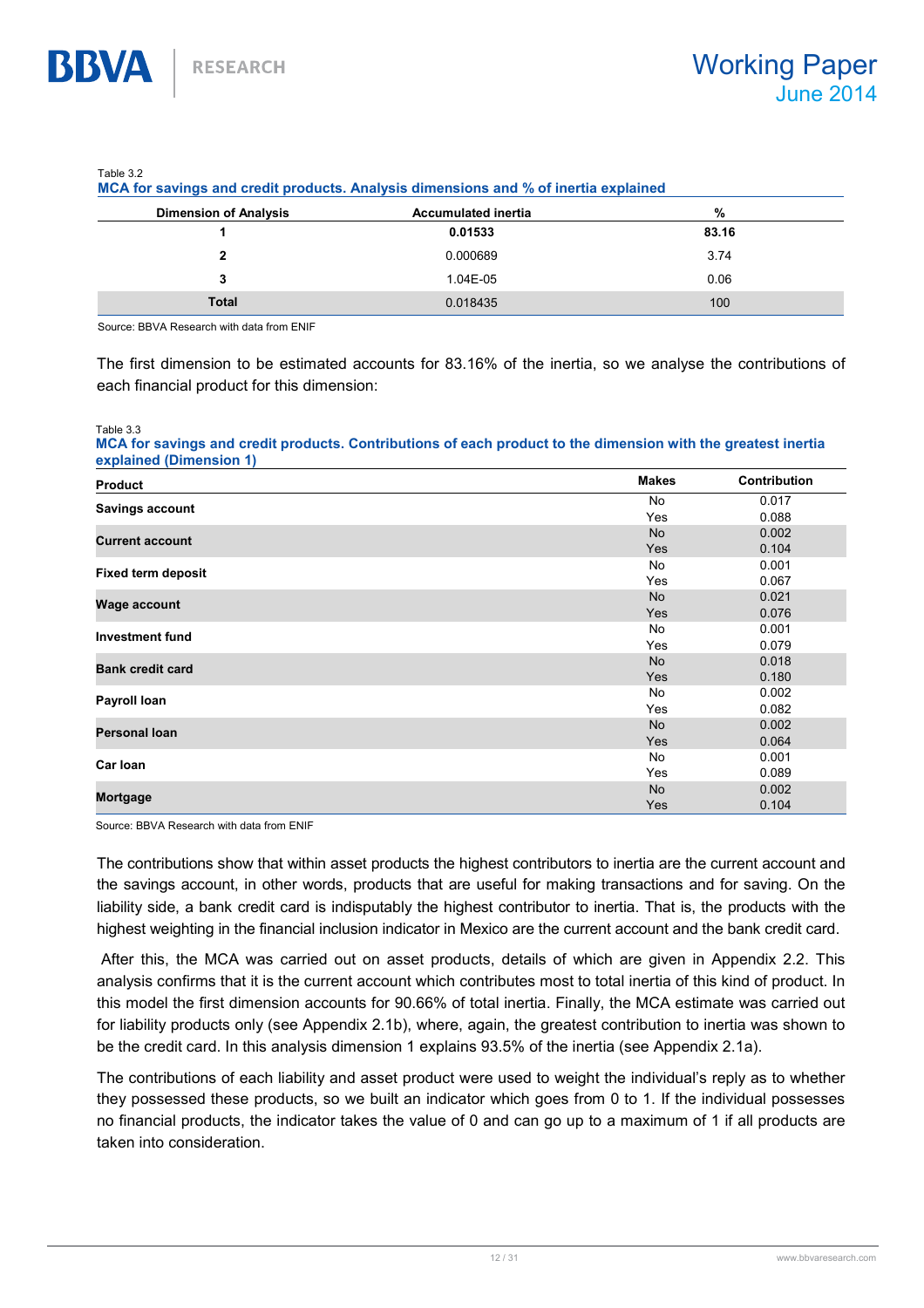### 3.1.3. General linear model (GLM)

The financial inclusion indicator built using MCA takes values between 0 and 1; this means that estimates with linear models are problematic. In view of this limitation, Papke & Wooldridge (1996) posited making estimates with quasi Maximum Likelihood as a suitable method for variables bounded between 0 and 1. Using this premise, several pieces of subsequent research have applied generalised linear model methodology, with a logistic connecting function and binomial error distribution<sup>15</sup>.

Generalised Linear Models (GLM) are estimated by Maximum Likelihood and represent an extension of linear models. GLM, developed by McCullagh & Nelder (1989), is estimated with iterative algorithms, in which the hypothesis tests are based on likelihood comparisons between nested models. GLM has two characteristics: the error structure and the link function. Errors may have a binomial, Poisson, Gamma or negative binomial distribution, with which the assumption of normal distribution of errors in linear models is overcome. The link function which makes the linear ratio between the explanatory variable ("woman", for example) and the explained variable (financial inclusion indicator) by transforming the latter, may be logistical, logarithmical, probit or negative binomial.

The basic functional form of the model estimated using GLM e:  $\eta = g(\mu)$  where  $\eta$  is the linear predictor defined according to the distribution applied to the dataset analysed,  $\mu$  is the population average and  $g(\mu)$  is the link function. Given that the variable we are analysing in this paper is bounded, error distribution is binomial and the most appropriate link function is a logistical one (*logit*)<sup>16</sup>. Thus, the model can be expressed as:

$$
\eta = \ln\left(\frac{\mu}{(1-\mu)}\right)
$$

 $\eta$  is also specified as the linear sum of the effects of the explanatory variable set  $X_i$ , therefore  $\eta=\sum_i^n X_i\beta+\varepsilon$ . In our case  $X$  are the variables which collect the individual's characteristics (gender, marital status, age, among others), about their occupation, income, location and the financial offering where the individual lives (see Appendix 1 for details); n are the 19 explanatory variables;  $\beta$  are the parameters which are estimated in the model and  $\varepsilon$  is a random error.

The GLM method was selected for this project instead of others such as the Beta regression set out by Ferrari & Cribari-Neto (2004), since Papke & Wooldridge (1996) find problematic the assumption of beta distribution in empirical data in which notes accumulate at the extremes (0 to 1). This is the case of financial inclusion data, since there is a large concentration of individuals who are financially excluded and who take the value of 0 in the variable being explained.

The results of the GLM model for the financial inclusion indicator, using ENIF data, are explained in the next section.

 $\overline{a}$ 15: When Papke & Wooldridge (1996) wrote their seminal article on handling this type of data, there were no statistical programmes for executing the Stata introduced the corresponding algorithm with the GLM method (see: Cox & McDowell calculation. Subsequently, Stata introduced<br>http://www.ats.ucla.edu/stat/stata/faq/proportion.htm).

16: Again following Papke & Wooldridge (1996) and the model's canonical or natural ratios.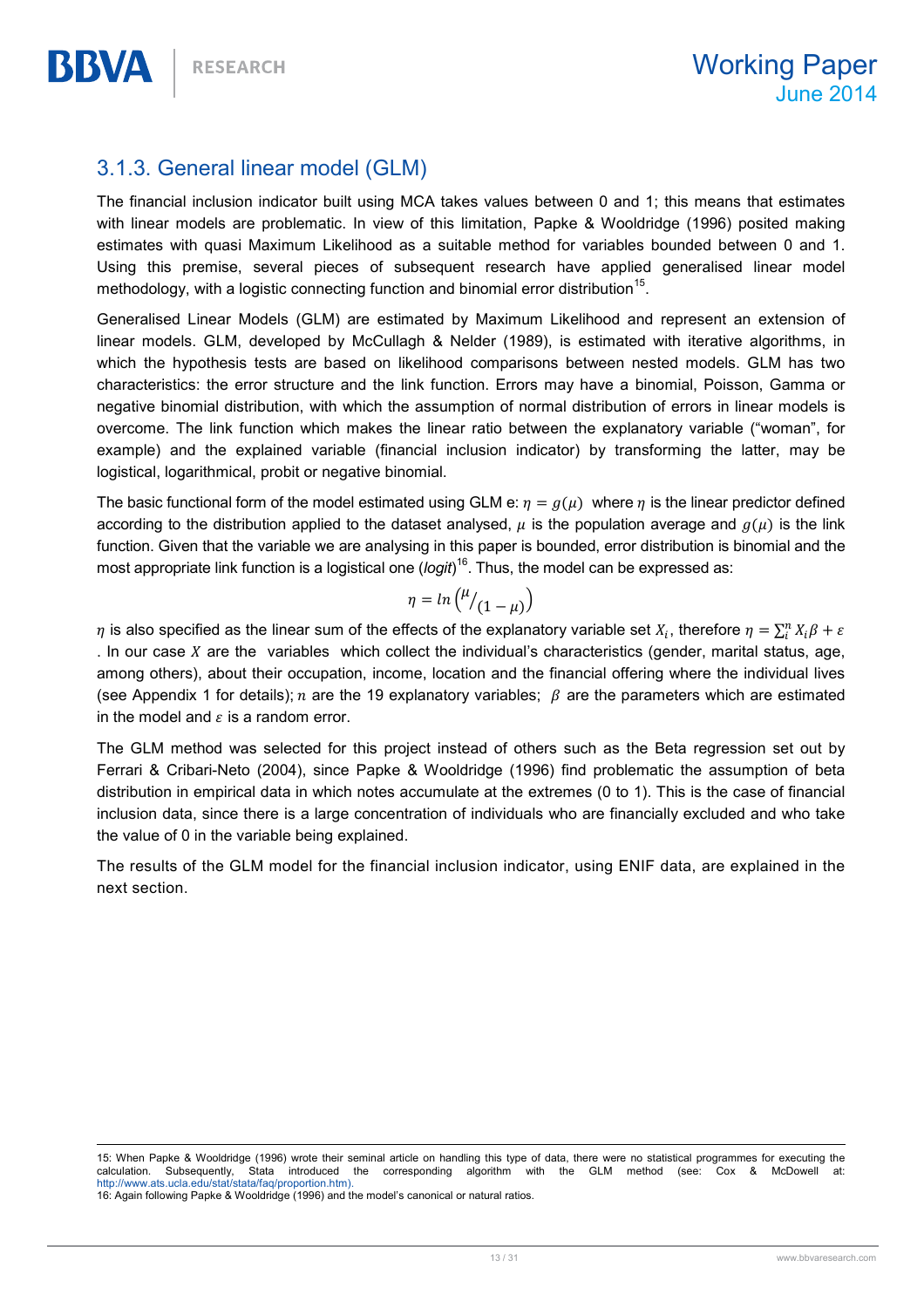## 3.2. Analysis of the determinants of financial inclusion

Taking into account the Aggregate Financial Inclusion Indicator, the personal characteristics that influence financial inclusion are age, position in the household and marital status. These variables are statistically significant and are in line with the findings of other research studies such as that by Cano et al. (2013) for Colombia, Greene and Rhine (2013) for the United States, Cámara et al. (2013) for Peru and Hoyo et al. (2013) for Mexico. As was to be expected, financial inclusion increases with age until it reaches a tipping point (represented by the age, squared) at 57.46 years old. This means that throughout someone's life the financial inclusion indicator increases but on reaching this age it begins to wane. On the other hand, being the head of the household and married or living with someone has a positive correlation with the indicator.

The estimated model proves that in Mexico education is one of the most important determinants, as far as individual characteristics are concerned, in explaining financial inclusion. As in other research studies (Allen et al. (2012), Goodstein & Rhine (2013) Mitton (2008), Kempson et al.. (2013) and Djankov et al.. (2008)), the higher the education level the higher the participation in the formal financial system. This may be because education is a way of measuring knowledge, skillsets and the capacity to make decisions, which when applied to the financial system means better financial capabilities for participation in formal financial markets (World Bank 2013a). Financial knowledge promotes the acquisition of savings, credit and insurance products that are suitable to the needs and preferences (profitability, risk, costs, etc.) of each individual.

The variables identifying household behaviour in terms of savings and the possibility of responding to setbacks are also statistically significant in the Aggregate Indicator for financial inclusion. The "ability to withstand shocks" variable is an approximation of people's vulnerability in the face of exogenous shocks such as illness, job loss, natural disaster or similar scenarios which require additional resources. To measure this item in the model, we built a proxy, which is a dummy, based on the question "If you had to make an emergency outlay for an amount equivalent to your monthly income, could you pay it?" This variable is significant in the analysis and has a positive influence (1.6%) on the financial inclusion indicator, which is logical and analogous to the findings of other studies (Greene & Rhine (2013) in which suffering negative situations in the home increases the likelihood of being excluded financially.

When it comes to household savings, we understand that the individual analysed belongs to a household in surplus if there is money left after covering their expenses<sup>17</sup>. The savings in the household are taken as a *dummy*, neither the amount nor the purpose to which the saving will be put is taken into consideration, so the saving may be formal, informal, used to buy goods or investments of any kind which are not necessarily linked to the financial system. The result shows that the "saving" variable is positively correlated with the financial inclusion indicator; as such, asset products can be an appropriate gateway into the formal financial system.

While the "receipt of remittances" variable is not statistically significant, on the other hand "waged"<sup>18</sup> is one of the most important variables in accounting for financial inclusion. As with most of the demand side studies which seek to explain the factors behind the decision to take part in the formal financial system, (Allen et al. 2012; Anzoátegui et al. 2012; Cano et al. 2012; Beck & de la Torre 2006, to mention some), in the model calculated, having a wage or salary implies more financial inclusion. Income from work tends to come in through the financial system, so it becomes a viable way for people to take part in the formal financial system. However, this does not always happen when the job is in the informal economy or the income is variable or scarce. As the paper by Hoyo et al. (2013) posits, in Mexico the main barrier to being financially included is the lack of income or its instability.

 17: Affirmative reply to the question. "Is there money left over at the end of the month after you have covered your expenses or those of your household?". 18: ENIF does not have information about other sources of income, apart from wages or salaries.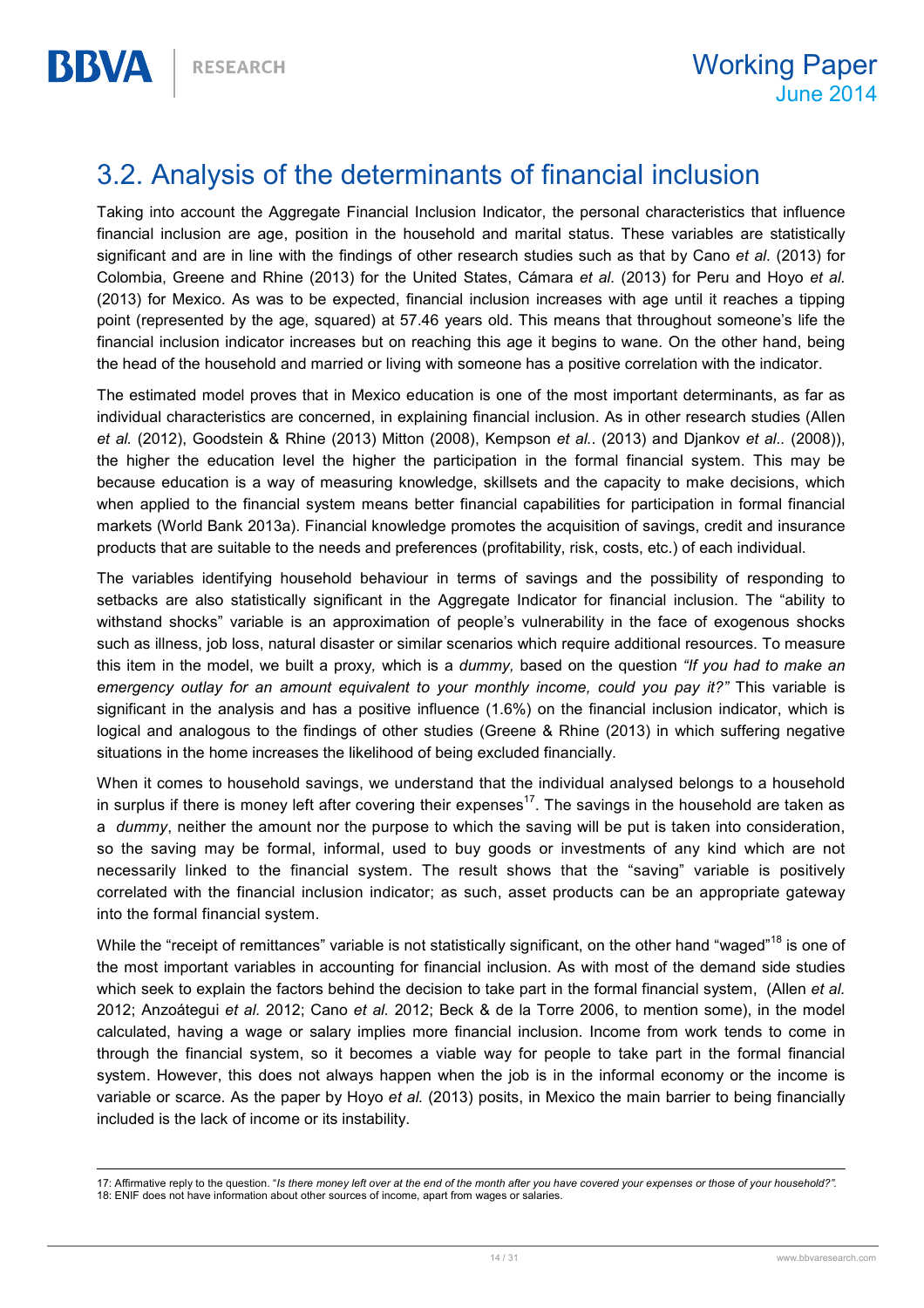In terms of the effect of financial infrastructure (branch offices and bank correspondents), some studies exist, such as that by Burgess & Pande (2005) in India, which find major impacts when branch offices are opened in rural areas which previously did not have financial coverage. However, other authors such as Goodstein & Rhine (2013) conclude that financial supply, measured by the existence of bank branches near the individual's home, has little effect on the possession of a bank account. In the case of Mexico, as in India, the result of the model shows that the effect of the supply of bank branches has a positive and statistically very significant relationship with the Aggregate financial inclusion Indicator. Nevertheless, the supply of banking correspondents does not affect this indicator. This could be explained by the fact that correspondents are relatively new channels<sup>19</sup> which still have a lot of untapped potential: although 94% of the adult population has access to a correspondent, only 30% uses it<sup>20</sup>.

Furthermore, if the locality where the individuals live is small, this has a negative influence on the Aggregate Indicator (-1.7%), so the assumption is that this type of municipality offers adverse conditions to financial inclusion. Although this fact tends to be related to scarce supply, the model already controls for this variable, so it is possible that the negative correlation is accounted for by idiosyncratic features, or the social mores of these communities which influence the decision not to take part in the formal financial system. This hypothesis has been corroborated by Campbell et al. (2012), when they analysed financial exclusion once the individuals had already had some kind of contact with a banking institution (bank accounts closed due to lack of activity); according to these authors, the rules of the communities where these individuals live, and social capital, account for financial exclusion in the United States.

| Variable                                   | Ratio     | St. Err | <b>Signif</b> |
|--------------------------------------------|-----------|---------|---------------|
| Woman                                      | 0.0763    | 0.0606  |               |
| Age                                        | 0.0453    | 0.0132  | $***$         |
| Age squared                                | $-0.0004$ | 0.0002  | $***$         |
| Size of the household                      | 0.0020    | 0.0155  |               |
| <b>Head of the household</b>               | 0.1332    | 0.0639  | $***$         |
| Married or living together                 | 0.1017    | 0.0595  | $\star$       |
| <b>Educational level</b>                   | 0.1567    | 0.0125  | ***           |
| <b>Employee</b>                            | 0.0444    | 0.2824  |               |
| <b>Employer</b>                            | 0.1628    | 0.3162  |               |
| Independent                                | $-0.2569$ | 0.2861  |               |
| Non-remunerated worker                     | $-0.1565$ | 0.3457  |               |
| <b>Inactive</b>                            | $-0.1759$ | 0.2836  |               |
| <b>Household with savings</b>              | 0.2924    | 0.0554  | $***$         |
| Ability to withstand shocks                | 0.3799    | 0.0542  | $***$         |
| <b>Receives remittances</b>                | 0.0759    | 0.0817  |               |
| With job income                            | 0.2272    | 0.0258  | $***$         |
| Locality with less than 15,000 inhabitants | $-0.4622$ | 0.0628  | ***           |
| No. branches in the state                  | 0.2450    | 0.0509  | $***$         |
| No. banking correspondents                 | 0.0222    | 0.0181  |               |
| <b>Notes</b>                               | 6109      |         |               |
| Pseudo R2                                  | 0.309     |         |               |

#### Table 3.4 GLM model for the Aggregate Financial Inclusion Indicator. Total population

\*\*\* Significant to 99%, \*\* Significant to 95%, \*Significant to 90%. Source: BBVA Research calculations based on ENIF 2012

 $\overline{a}$ 19: Banking correspondents are channels that were introduced in 2010; since then their annual growth has been 97%, providing access in 1,410 municipalities as of December 2012. Before coming into force, two out of every three municipalities lacked coverage from the financial system (Peña & Vázquez 2012). In two years the increasing penetration of correspondents has changed the panorama of formal financial services. 20: National Council for Financial Inclusion (2013).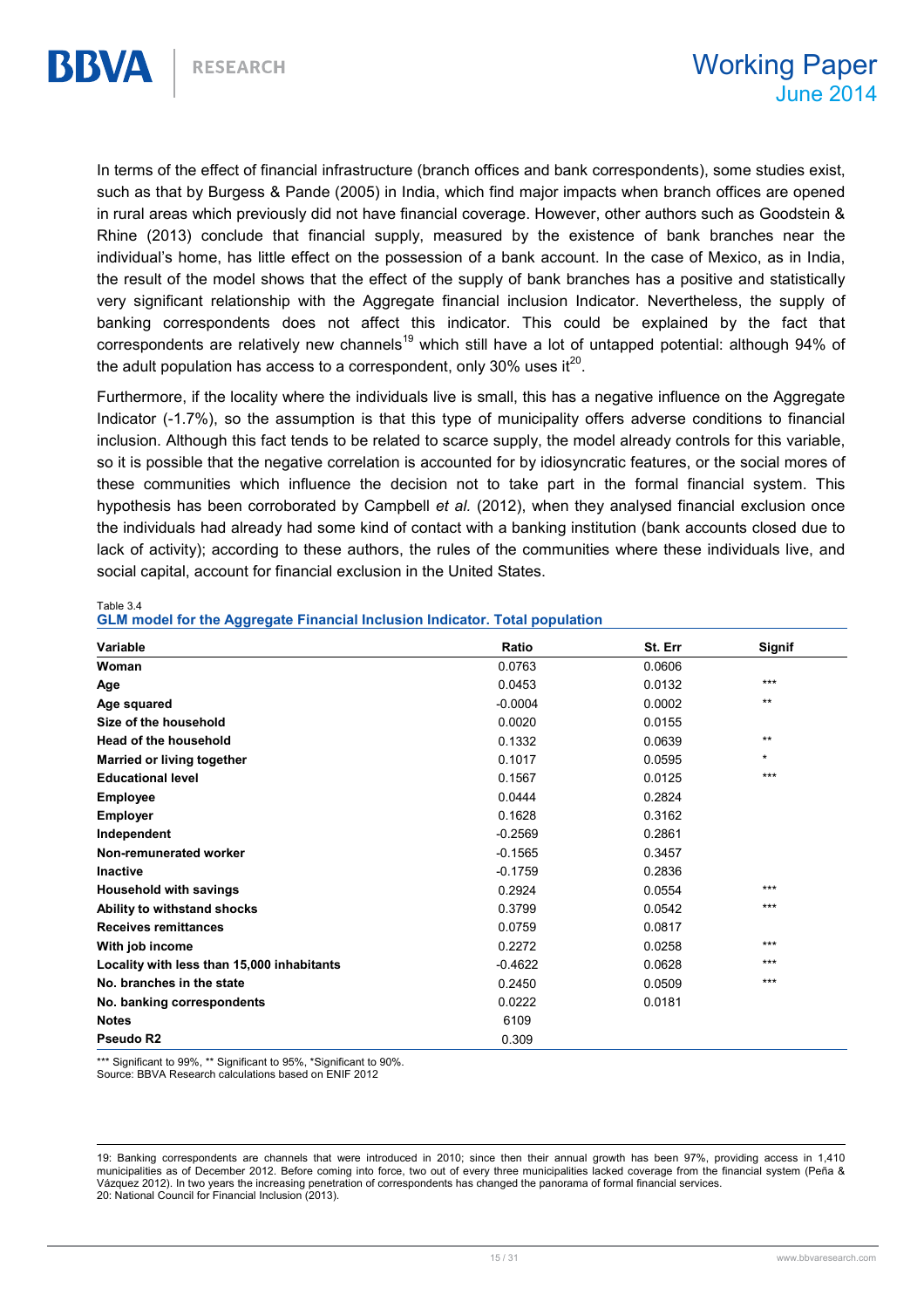On the other hand, the results for the Credit Indicator (Table 6 and Appendix 3.1) are similar to those of the Aggregate Indicator, in terms of the statistical significance of the variables and the direction of the relation with the Credit Indicator, although certain differences stand out. In fact, when only the Credit Indicator is taken into account, the ability to withstand shocks is no longer significant, while the ratios of banking correspondents and the "woman" variable become statistically significant and positive. Thus, when only credit products are measured, it appears that women have a greater financial link than men. The result can be accounted for by the bias in micro-credits towards women<sup>21</sup>, and the high rates of repayment that have been proven (Duflo 2012) in special lines of credit (group and communal credit and alternative methodologies to the requirement of collateral). Other studies focussing on credit (Johnson 2004) show differences by countries, and in those where there is a clear discrimination in women's legal rights their financial inclusion is lower. Demirgüc-Kunt et al. (2013) find that for developing countries there are no significant differences in terms of access to formal credit between men and women, a result which changes when savings or possession of a bank account are analysed. When it comes to the significance of the number of banking correspondents, although the direct relation between correspondents and credit is not evident (since this type of product cannot be contracted through this channel), according to figures from the National Financial Inclusion Council (2013), 59.6% of transactions carried out in 2012 through banking correspondents were loan payments<sup>22</sup>. This means that correspondents have been particularly helpful in facilitating loan payments, which boosts the indicator for this type of product.

When the model is estimated only for asset products, i.e. for current accounts, wage accounts, term deposits and investment funds, the results diverge more from the complete model (Table 6 and Appendix 3.2.). Thus, in the Savings Indicator, the "head of household" and "married/cohabiting" variables are not significant, while the "woman", "employer" and "receives remittances" variables are statistically relevant. The "woman" variable has a negative correlation with financial inclusion, which is consistent with the findings of Allen et al. (2012), Demirgüç-Kunt et al. (2013) and the World Bank (2013). Being an employer and receiving remittances has a positive correlation with the Savings Indicator; these two variables have thrown up this result in the study conducted by Anzoátegui et al. (2012) on the receipt of remittances in El Salvador, and by Aportela (1999) on the savings of employers who are heads of households taking part in the BANSEFI expansion plan in Mexico $^{23}$ .

To enable comparison between the models analysed in this section, Table 6 shows the results of the three estimates.

 $\overline{a}$ 21: Compartamos Banco is the biggest microfinance institution in Latin America; in Mexico it has 2.3 million customers of whom 71% are women who use the "Woman's credit" product (Data to 2012, see: http://www.compartamosbanco.com).

<sup>22: 71.7</sup> million transactions took place in banking correspondents in 2012, of which 59.6% were loan repayments, 25% deposits, 10.9% withdrawals and 4.3% payments for services. Operations in which simplified accounts are opened are still marginal.

<sup>23:</sup> BANSEFI's expansion programmes, referred to in Aportela's study (1999) are: the opening of 99 offices in 34 municipalities, 27 of these lacking any financial institution, and the introduction of savings products designed to help lower income people save, Cuentahorro and Tandahorro.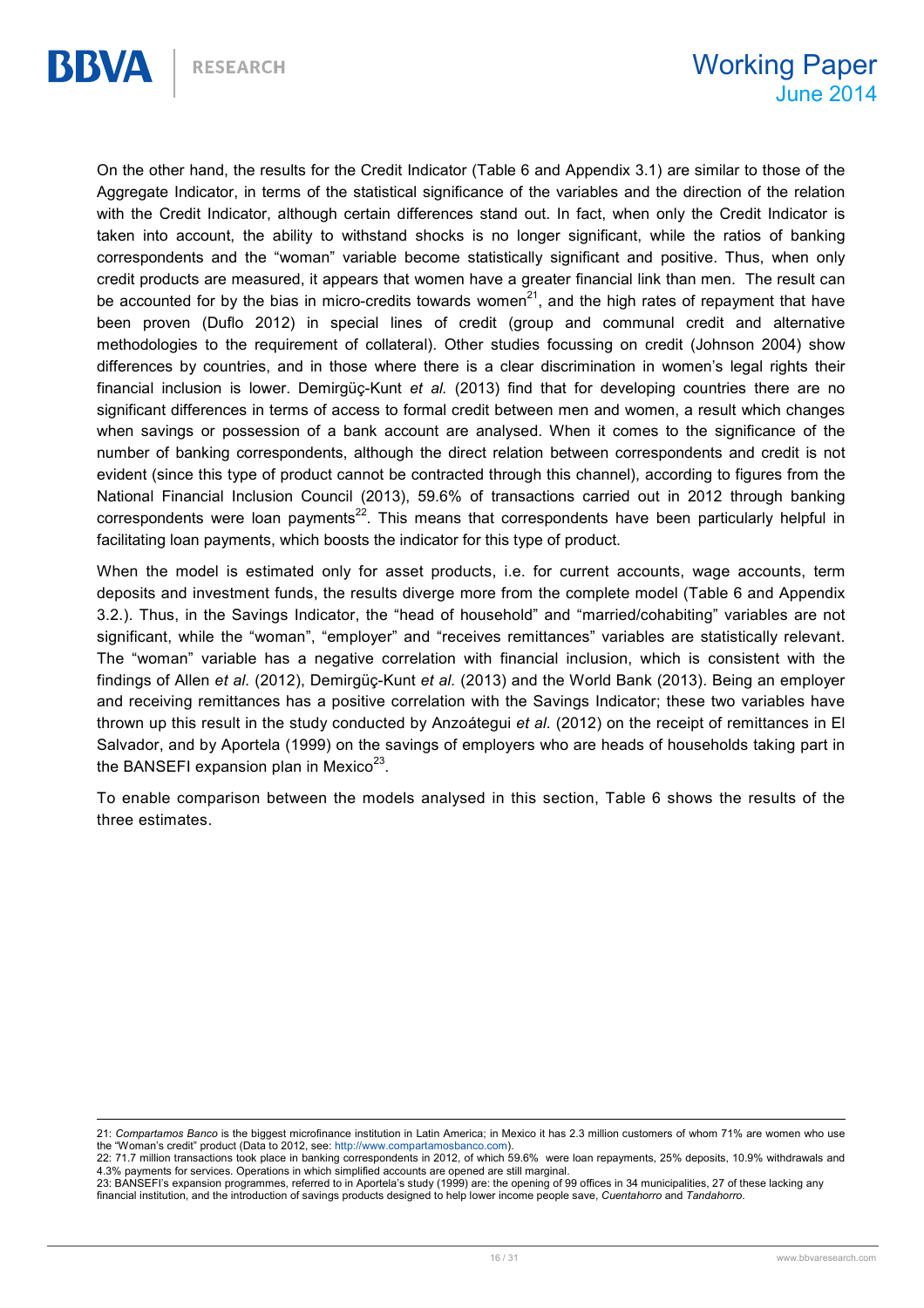Table 3.5

BBVA

Synopsis of GLM model results for financial inclusion indicators. Total population

| Variable                                   | Aggregate Indicator | <b>Credit Indicator</b> | <b>Savings Indicator</b> |
|--------------------------------------------|---------------------|-------------------------|--------------------------|
| Woman                                      |                     | $***$                   | $***$                    |
| Age                                        | $***$               | $***$                   | $***$                    |
| Age squared                                | $***$               | $***$                   |                          |
| <b>Size of household</b>                   |                     |                         |                          |
| <b>Head of the household</b>               | $***$               | $***$                   |                          |
| <b>Married or co-habiting</b>              | $\star$             | $***$                   |                          |
| <b>Educational level</b>                   | $***$               | $***$                   | $***$                    |
| <b>Employee</b>                            |                     |                         |                          |
| <b>Employer</b>                            |                     |                         | $\star$                  |
| Independent                                |                     |                         |                          |
| Non-remunerated worker                     |                     |                         |                          |
| <b>Inactive</b>                            |                     |                         |                          |
| <b>Household with savings</b>              | $***$               | $***$                   | $***$                    |
| Ability to withstand shocks                | $***$               |                         | $***$                    |
| <b>Receiving remittances</b>               |                     |                         | $***$                    |
| Waged                                      | $***$               | $***$                   | $***$                    |
| Locality with less than 15,000 inhabitants | $***$               | $***$                   | $***$                    |
| Number of branches in the state            | $***$               | $***$                   | ***                      |
| Number of banking correspondents           |                     | $***$                   |                          |

\*\*\* Significant to 99%, \*\* Significant to 95%, \*Significant to 90%. Source: Cálculos BBVA Research based on ENIF 2012

It is interesting to note in the table above that the "woman" variable is not significant for the Aggregate Indicator, but that it is for the Credit Indicator and for the Savings Indicator. In the case of the first the correlation is positive, i.e. women have more links to credit products; to the contrary, for savings products the correlation is negative, implying that they are more excluded from the point of view of financial products such as accounts, deposits and investments. Given that the correlations of women are inverted in savings and credit products, it would appear that when all the products are looked at as a whole, the effect is cancelled

Finally, it is important to highlight than none of the variables relating to the individual's occupation is statistically significant in either the Aggregate Indicator or the Credit Indicator. The only significant variable is that of "Employer" in the Credit Indicator, for which reason the analysis was bounded to identify the relationship financial inclusion and informal worker; the results of this exercise are shown in the next section.

### 3.2.1. People working in the informal economy: an approach

out. This result is worth further investigation in subsequent studies.

In order to focus the analysis on those working in the informal economy, self-employed workers and day labourers were considered as informal workers. Although this is not an exact way of classifying informal workers, ENIF has data neither on types of contract, nor on the characteristics of the workplace.

The estimated model coincides with that of the complete population in the significance and direction of the variables on age, education level, ability to withstand shocks, reception of income from work and living in a locality of under 15,000 inhabitants. This implies that, independently of the type of population analysed, the effect of these variables is unchanged. To the contrary, the "woman", "receiving remittances" and "number of banking correspondents" variables do have a positive effect for the subgroup of people in the informal sector. In addition, the variable on the number of banking branches is not significant in the informal population. The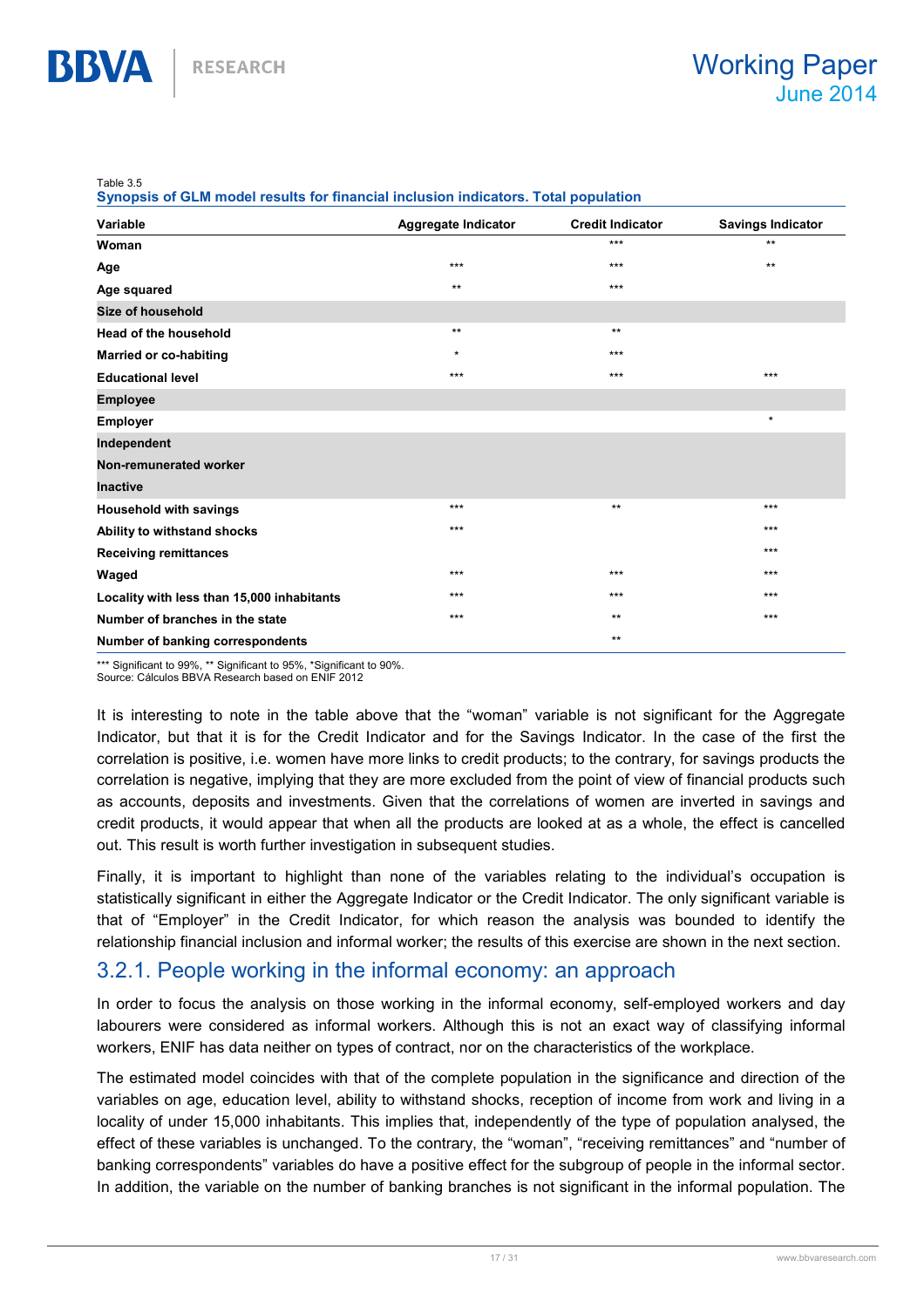reasons for this relation are not entirely clear and require more analysis. However, some possible explanations are: greater financial inclusion among women in the informal sector could be due to the effect of public programmes such as the one run by BANSEFI and *Oportunidades*<sup>24</sup>, focussing on vulnerable women, which have managed to make them financially included with savings and credit products, and the "Employer" variable may be influenced by the support received through the national programme providing micro-financing for micro-entrepreneurs (PRONAFIM<sup>25</sup>). Finally, in the case of banking correspondents, informal workers may use this channel more than the rest of the population, and bank branches less, given that in the model the variable on branch numbers is not significant.

In terms of the model for the whole population, in the case of informal workers, "head of the household", "married or cohabiting", "surplus in household" and "number of branches in the state" are statistically insignificant. It appears that these variables do not influence the degree of financial inclusion of informal workers.

Table 3.6

BBVA

 $\overline{a}$ 

|  | Synopsis of GLM model results for financial inclusion indicators. Total population |  |  |
|--|------------------------------------------------------------------------------------|--|--|
|--|------------------------------------------------------------------------------------|--|--|

| Variable                                   | Ratio     | St. Err | <b>Signif</b> |
|--------------------------------------------|-----------|---------|---------------|
| Woman                                      | 0.2688    | 0.1308  | $***$         |
| Age                                        | 0.0844    | 0.0344  | $***$         |
| Age squared                                | $-0.0009$ | 0.0004  | $**$          |
| Size of household                          | $-0.0281$ | 0.0340  |               |
| <b>Head of the household</b>               | 0.0797    | 0.1419  |               |
| Married or co-habiting                     | 0.0254    | 0.1537  |               |
| <b>Educational level</b>                   | 0.1875    | 0.0276  | $***$         |
| <b>Household with savings</b>              | 0.2108    | 0.1486  |               |
| Ability to withstand shocks                | 0.5870    | 0.1272  | $***$         |
| <b>Receiving remittances</b>               | 0.2979    | 0.1734  | $\star$       |
| Waged                                      | 0.2948    | 0.0529  | $***$         |
| Locality with less than 15,000 inhabitants | $-0.2605$ | 0.1493  | $\star$       |
| Number of branches in the state            | 0.0656    | 0.1278  |               |
| Number of banking correspondents           | 0.0850    | 0.0410  | $***$         |
| <b>Notes</b>                               | 1703      |         |               |
| Pseudo R2                                  | 0.293     |         |               |

\*\*\* Significant to 99%, \*\* Significant to 95%, \*Significant to 90%.

Source: BBVA Research calculations based on ENIF 2012

When the model for the Savings Indicator (Table 8 and Appendix 3.4.) is estimated, it is apparent that in comparison with the Aggregate Indicator, the "woman", "age" and "size of locality" variables are not significant, which also distinguishes it from the model for the complete population, where these variables are significant. In contrast with the Aggregate Indicator model, in the Savings Indicator the variable for people in households which save is statistically significant, which matches the results from the model for the population as a whole (Table 6).

The Credit Indicator model (Table 8 and Appendix 3.3.) contrasts with everything in the Savings Indicator; here the most important variables in interpreting the indicator are "woman", "age", "educational level" and "waged". All the significant variables in this model are also important in the Aggregate Indicator for the

<sup>24:</sup> In Mexico's most important social programme, "Oportunidades", 96% of the beneficiaries are women. Oportunidades and BANSEFI's financial inclusion programme have succeeded in bringing 6.5 million low income people into the banking system, the majority of whom are very vulnerable women (BANSEFI, Accounting Report 2006-2012).

<sup>25:</sup> PRONAFIM is a federal programme run by the Department for the Economy, designed to help to establish and consolidate the microfinance sector in Mexico, with the aim of supporting productive and entrepreneurial initiatives by men and women in poverty, in both urban and rural localities, who lack access to traditional bank financing, in order to contribute to improving their standard of living by creating self-employment and income-generation opportunities. PRONAFIM operates through two public trusts: the Trust for the National Micro-company Financing Programme (FINAFIM), and the Microfinancing Fund for Rural Women (FOMMUR).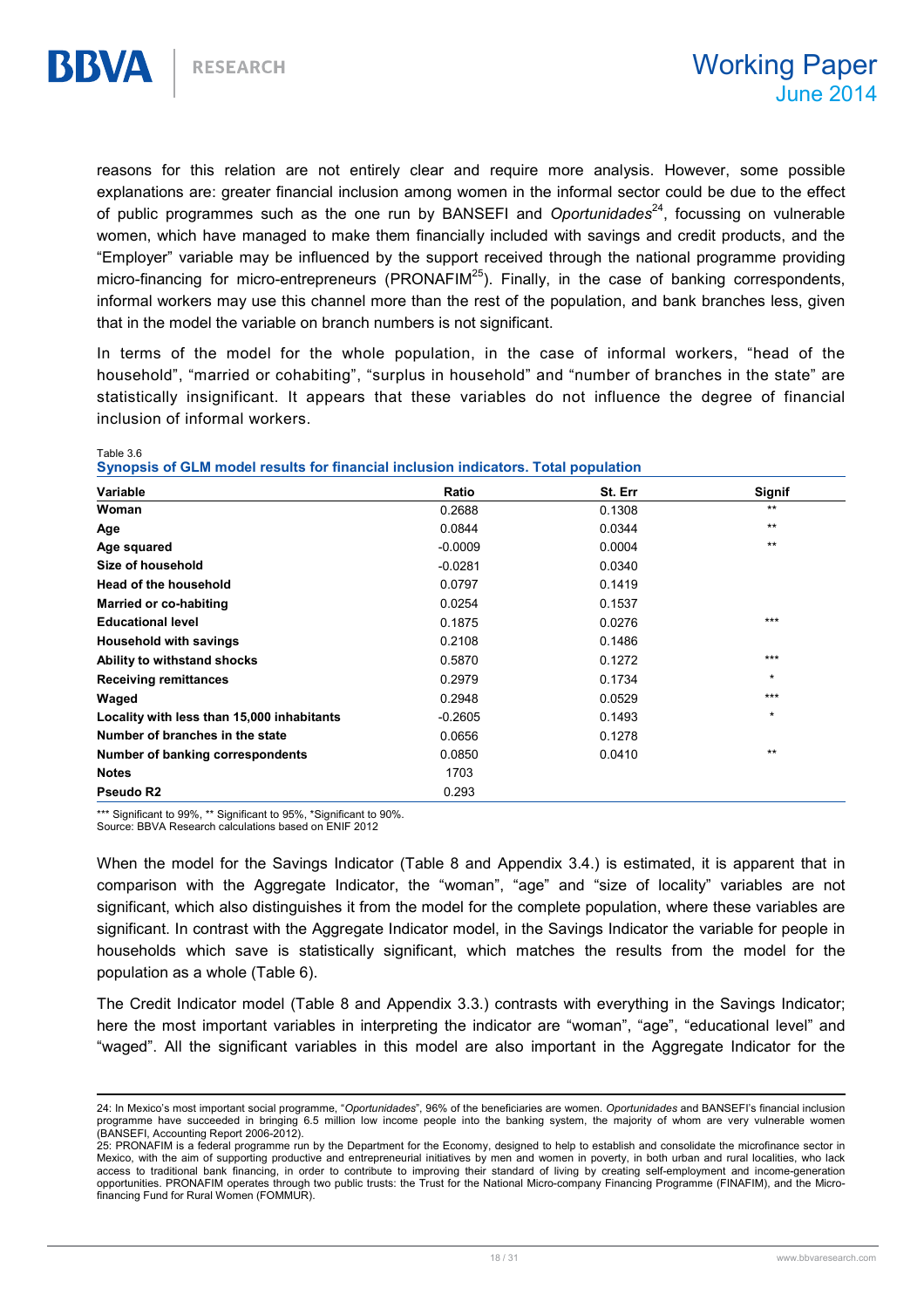informal population and in the Savings Indicator for the entire population. However, it is surprising that in this model none of the supply side or geographical location variables are statistically relevant.

Again, in order to make it easier to compare the three models, Table 8 summarises all three.

Table 3.7

**BBVA** 

Synopsis of GLM models of financial inclusion indicators. Informal population

| Variable                                   | Aggregate Indicator | <b>Credit Indicator</b> | <b>Savings Indicator</b> |
|--------------------------------------------|---------------------|-------------------------|--------------------------|
| Woman                                      | $***$               | $***$                   |                          |
| Age                                        | $***$               | $**$                    |                          |
| Age squared                                | $***$               | $***$                   |                          |
| Size of household                          |                     |                         |                          |
| <b>Head of the household</b>               |                     |                         |                          |
| <b>Married or co-habiting</b>              |                     |                         |                          |
| <b>Educational level</b>                   | $***$               | $***$                   | $***$                    |
| <b>Household with savings</b>              |                     |                         | $***$                    |
| Ability to withstand shocks                | $***$               | $\star$                 | $***$                    |
| <b>Receiving remittances</b>               | $\star$             |                         | $***$                    |
| Waged                                      | $***$               | $***$                   | $***$                    |
| Locality with less than 15,000 inhabitants | $\star$             |                         |                          |
| Number of branches in the state            |                     |                         |                          |
| Number of banking correspondents           | $***$               |                         | $\star$                  |

\*\*\* Significant to 99%, \*\* Significant to 95%, \*Significant to 90%.

Source: BBVA Research calculations based on ENIF 2012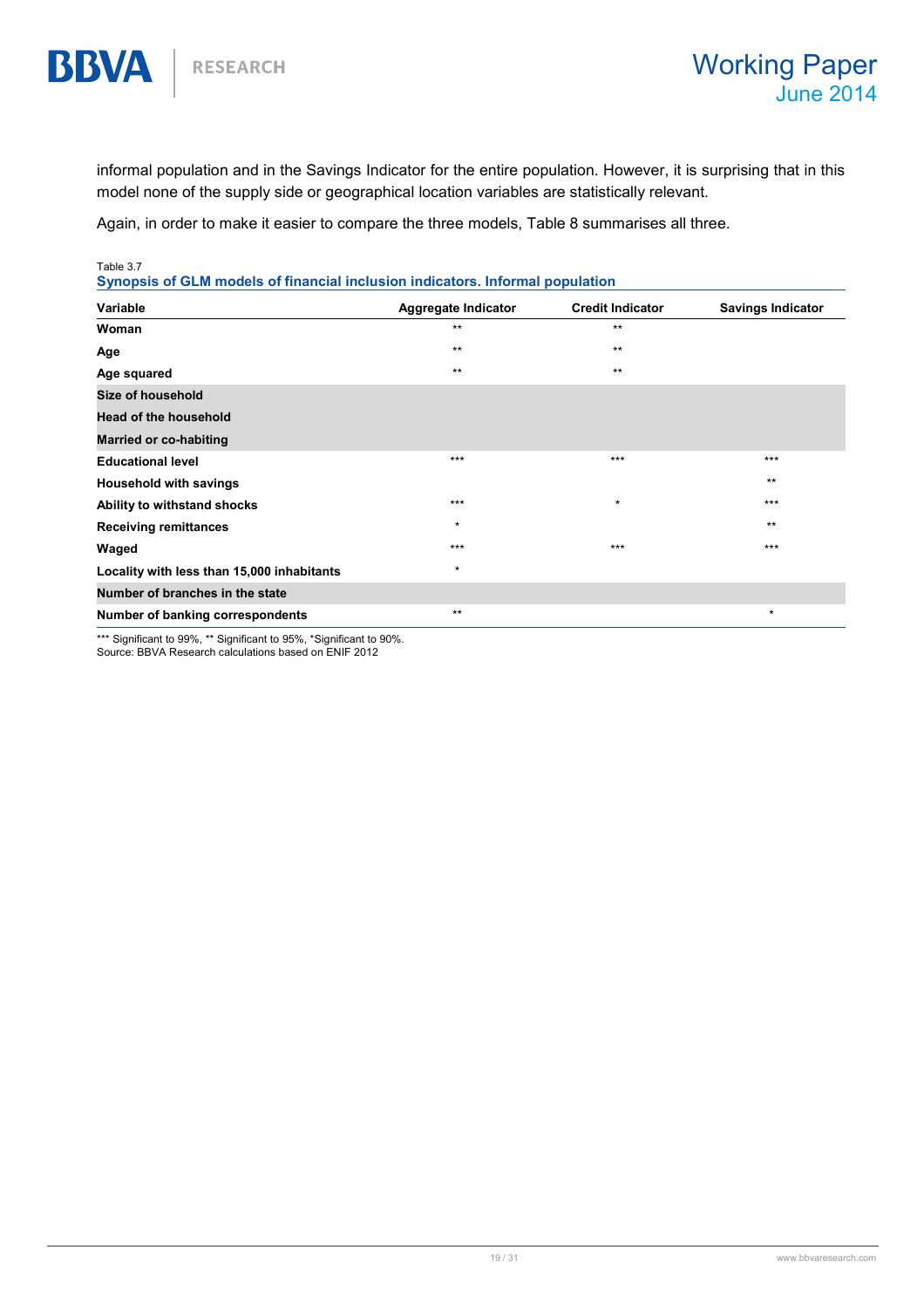## 4 Conclusions and recommendations

Although 73% of municipalities in Mexico (representing 97% of the adult population) have at least one point of access into the financial system, this coverage is lower than in other countries of reference in Latin America such as Brazil and Chile, and even Peru. The supply level achieved thanks to regulatory changes and the public policy of financial inclusion has only permeated to the 38% of adults between 18 and 70, who now have a savings or credit product in formal financial institutions.

We used the information from the National Financial Inclusion Survey from 2012 to design the Aggregate Indicator for financial inclusion (considering savings and credit products). Independently, the indicator for credit products and the indicator for savings products were both calculated using multiple correspondence analysis (MCA) methodology.

Although this study has a wider vision of financial inclusion insofar as it includes the possession of different asset and liability products in an indicator, for subsequent studies we would suggest including an approximation of the quality of the products, financial capabilities and consumer protection, all these being dimensions of financial inclusion. The limitation for this is the availability of information, but the CNBV continues to make progress in generating indicators and the interest of multilateral institutions in this type of subject is increasing.

As far as individual characteristics are concerned, education is one of the most important determinants in accounting for financial inclusion. This variable is statistically significant in explaining the Aggregate Indicator, the Asset Indicator and the Liability Indicator, both for the total population and for the sub-group of informal workers. The correlation is positive and indicates that, with more education, participation in the formal financial system increases, possibly because education is a proxy for financial capabilities.

Being a woman is another significant variable in the models for the population as a whole, whether for the Savings Indicator or the Credit Indicator, but it is not in the Aggregate Indicator. This result deserves further analysis, since it may be key to understanding why most financial inclusion studies, which are mainly based on the possession of an account in a formal institution, find that women are in an inferior position to men in terms of participating in the financial system.

As regards the importance of the income level in accounting for financial inclusion<sup>26</sup>, the results of all the models calculated show the positive correlation between receiving a wage or salary and having greater financial inclusion.

The variables relating to the financial services offering produce confusing results: although the number of branches per state is significant for the three financial inclusion indicators (Aggregate, Savings, Credit) for the population as a whole, this variable is not significant in the models for informal workers. Meanwhile, the number of banking correspondents is significant in explaining the Credit Indicator for the total population, as well as the Savings Indicator and the Aggregate Indicator for informal workers. In terms of analysing the effect of banking correspondents, it would be valuable to carry on researching this, whether to identify factors which increase its use, or to identify the reasons why this channel is mainly used to pay loans.

The result of the negative correlation between financial inclusion and living in localities with less than 15,000 inhabitants is worth additional analysis in future studies. Although the hypothesis of community characteristics or social capital is plausible, the social norms or specific features of this kind of municipality need to be identified, such as for example greater presence in informal savings and credit mechanisms

 $\overline{a}$ 26: The limitations of the information prevented us from conducting more wide-ranging analysis of sources other than labour, poverty and vulnerability.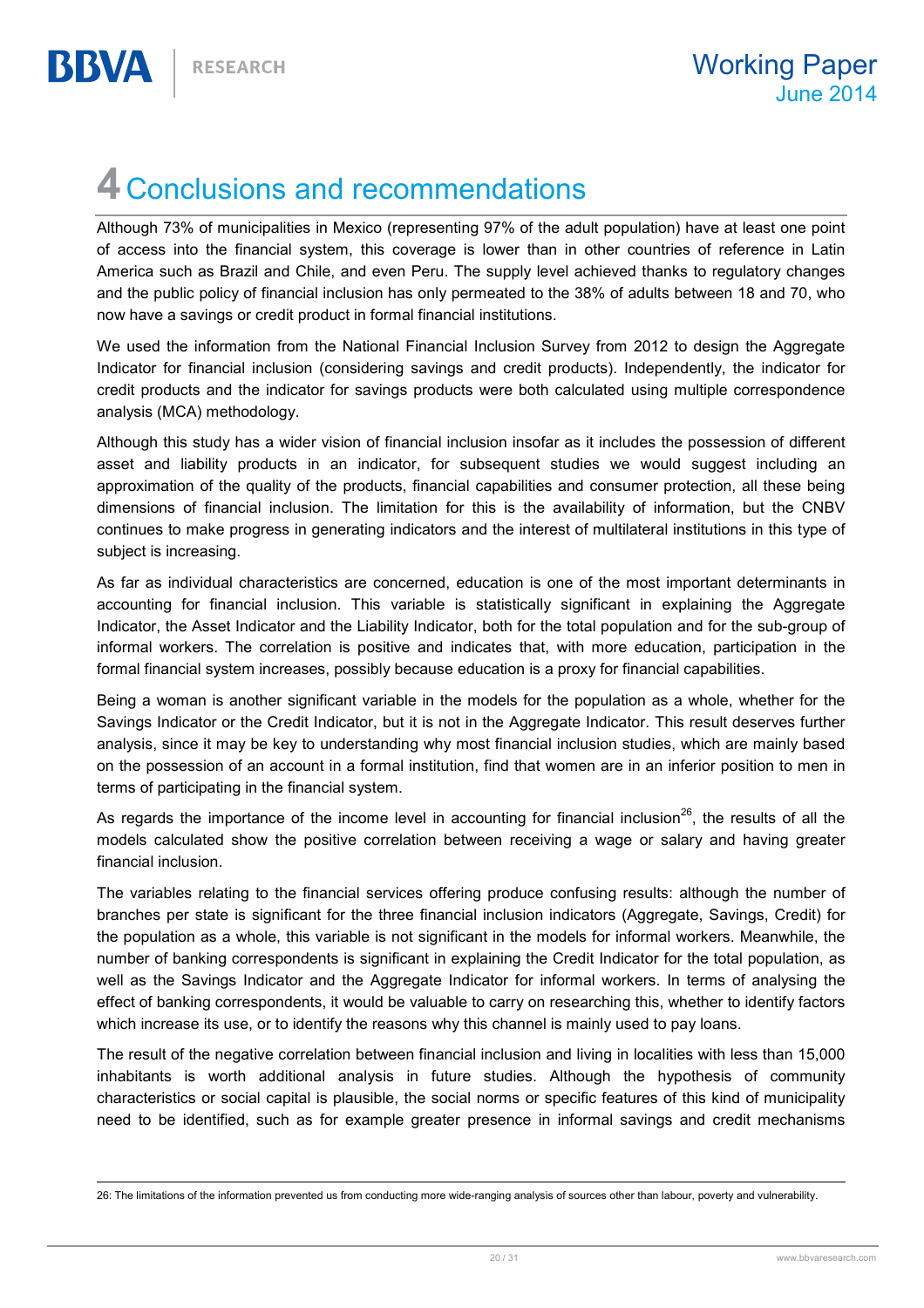(loans within the family, pawnshops or saving clubs<sup>27</sup>), with a view to applying the right policies or actions which allow its inhabitants to profit from the formal financial system.

The results obtained indicate the need to carry out detailed analyses to establish public policies best suited to raising the participation in the financial system of various groups in the population in line with their socioeconomic characteristics and geographic location.

## References

BBVA

Allen, Demirgüç-Kunt, Klapper and Martínez Pería (2012). "The Foundations of Financial Inclusion: Understanding Ownership and Use of Formal Accounts". Policy Research Working Paper 6290. World Bank.

Anzoategui, Demirgüç-Kunt & Martínez Pería (2011), "Remittances and financial inclusion: evidence from El Salvador". Policy Research Working Paper 5839. World Bank.

Armendariz & Morduch, J. (2005). "The Economics of MicroFinance". MIT Press.

Aportela (1999). "Effects of Financial Access on Savings by Low-Income People". Working paper, Research Department. Bank of Mexico.

Beck & de la Torre (2006). "The Basic Analytics of Access to Financial Services" (Vol. 4026). World Bank.

Beck, Demirgüç-Kunt & Levine (2011), "Financial Institutions and Markets: Across

Countries and Over Time," World Bank Economic Review.

Bold, Porteous & Rotman (2012). "Social Cash Transfers and Financial Inclusion: Evidence from Four Countries". CGAP Focus Note.

Burgess & Pande (2005). "Do Rural Banks Matter? Evidence from the Indian Social Banking Experiment". American Economic Review.

Cámara, Peña & Tuesta (2013). "Factors that matter for Financial Inclusion: evidence from Peru". BBVA Research Working Paper 13/31.

Campbell, Martinez-Jerez & Tufano (2012). "Bouncing out of the banking system: An empirical analysis of involuntary bank account closures". Journal of Banking and Finance, 36, pp1224-1235.

Campero & Kaiser (2013). "Access to Credit: Awareness and Use of Formal and Informal Credit Institutions". Working paper. Bank of Mexico.

Cano, Esguerra, García, Rueda & Velasco (2013). "Acceso a servicios financieros en Colombia". Borradores de Economía No. 776 2013. Bank of Colombia.

Claessens (2006). "Access to Financial Services: A Review of the Issues and Public Policy Objectives". The World Bank Research Observer, vol. 21, no. 2.

Castañeda, Castellanos, & Hernández (2011). "Policies and Innovations for Improving Financial Access in Mexico". Center for Global Development.

CEMLA (2012). "El mercado de Remesas Nacionales en Mexico: Oportunidades y Retos". CEMLA, CNBV, FOMIN, BID & WB.

CNBV, INEGI, SHCP (2012). "National Financial Inclusion Survey. El desarrollo de una encuesta de demanda. La experiencia en México". June 2012.

Consejo Nacional de Financial inclusion (2013). "Reporte de Financial inclusion No 5".

 $\overline{a}$ 27: ROSCAS or Rotating Saving Club Associations.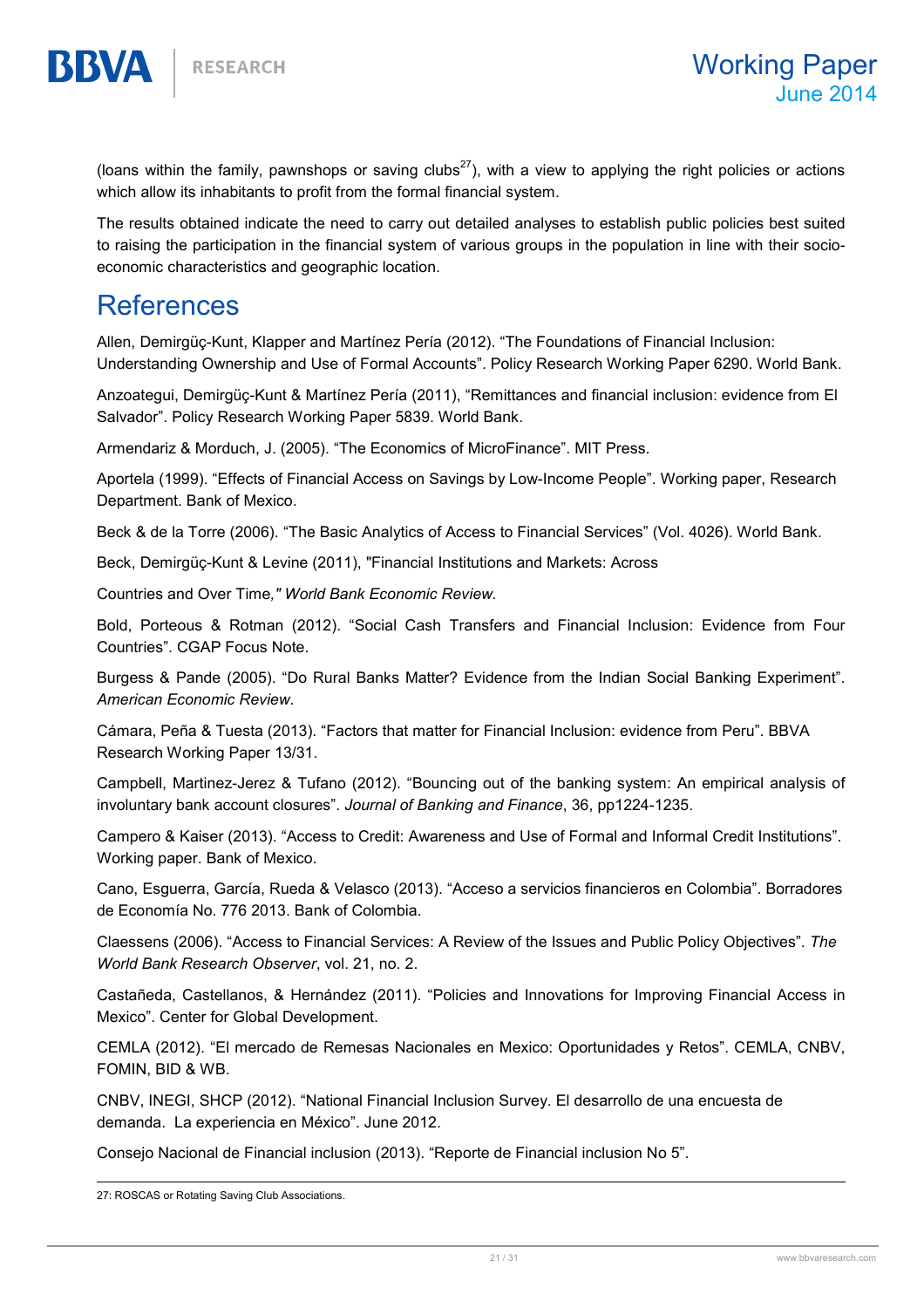Collins, Morduch, Rutherford & Ruthven (2009). "Portfolios of the Poor: How the World's Poor Live on \$2 a Day". Princeton University Press.

Demirgüç-Kunt & Klapper (2012). "Measuring Financial Inclusion, The Global Findex Database". Policy Research Working Paper 6025. World Bank.

Demirgüç-Kunt, Klapper & Singer (2013). "Financial Inclusion and Legal Discrimination Against Women". Policy Research Working Paper 6416- World Bank

Djankov, Miranda, Seria & Sharma (2008). "Who Are the Unbanked?". Policy Research Working Paper 4647. World Bank.

Duflo (2012). "Women Empowerment and Economic Development". Journal of Economic Literature 2012, 50 (4), 1051-1079.

Dupas & Robinson (2009). "Savings Constraints and Microenterprise Development: Evidence from a Field Experiment in Kenya". National Bureau of Economic Research Working Paper 14693.

Ferrari & Cribari-Neto (2004). "Beta Regression for Modelling Rates and Proportions". Journal of Applied Statistics 31 (7), pp799-815.

Goodstein & Rhine (2013). "What Determines Household Use of Financial Transaction Services?. Federal Deposit Insurance Corporation".

http://www.fdic.gov/news/conferences/2013ResearchConf/Papers/Goodstein.pdf

Greene & Rhine (2013). "Factors That Contribute to Becoming Unbanked". The Journal of consumer affairs. Volume 47, Number 1.

Greenacre (2008). "La práctica del análisis de correspondencias". Fundación BBVA. Madrid.

Honohan (2007), "Cross-Country Variation in Household Access to Financial Services". The World Bank, January.

Hoyo, Peña & Tuesta (2013). "Factores de demanda que influyen en la Financial inclusion en México: Análisis de las barreras based on la ENIF". BBVA Research Working Paper 13/36.

Johnson (2004). "Gender Norms in Financial Markets: Evidence from Kenya". World Development 32(8), pp1355–74.

Khandker & Pitt(1998). "The Impact of Group-Based Credit Programs on Poor Households in Bangladesh: Does the Gender of Participants Matter?" Journal of Political Economy 106 (5): pp958–96.

Karlan, Ratan & Zinman (2013). "Savings by and for the Poor: A Research Review and Agenda". CGD Working Paper 346. Washington, DC: Center for Global Development.

Kempson, Perotti & Scot (2013). "Measuring financial capability: a new instrument and results from low- and middle-income countries". International Bank for Reconstruction and Development. World Bank.

Love & Sánchez (2009). "Credit Constraints and Investment Behavior in Mexico's Rural Economy". Policy Research Working Paper 5014. World Bank.

McGullagh & Nelder (1989). "Generalized Lineal Models". Chapman & Hall/CRC Monographs on Statistics and Applied Probability.

Mitton (2008). "Financial Inclusion in the UK: Review of policy and practice". Joseph Rowntree Foundation.

Papke & Wooldridge (1996). "Econometric Methods for Fractional Response Variables with an Application to 401(K) Plan Participation Rates". Journal of Applied Econometrics, Vol. 11, 619-632.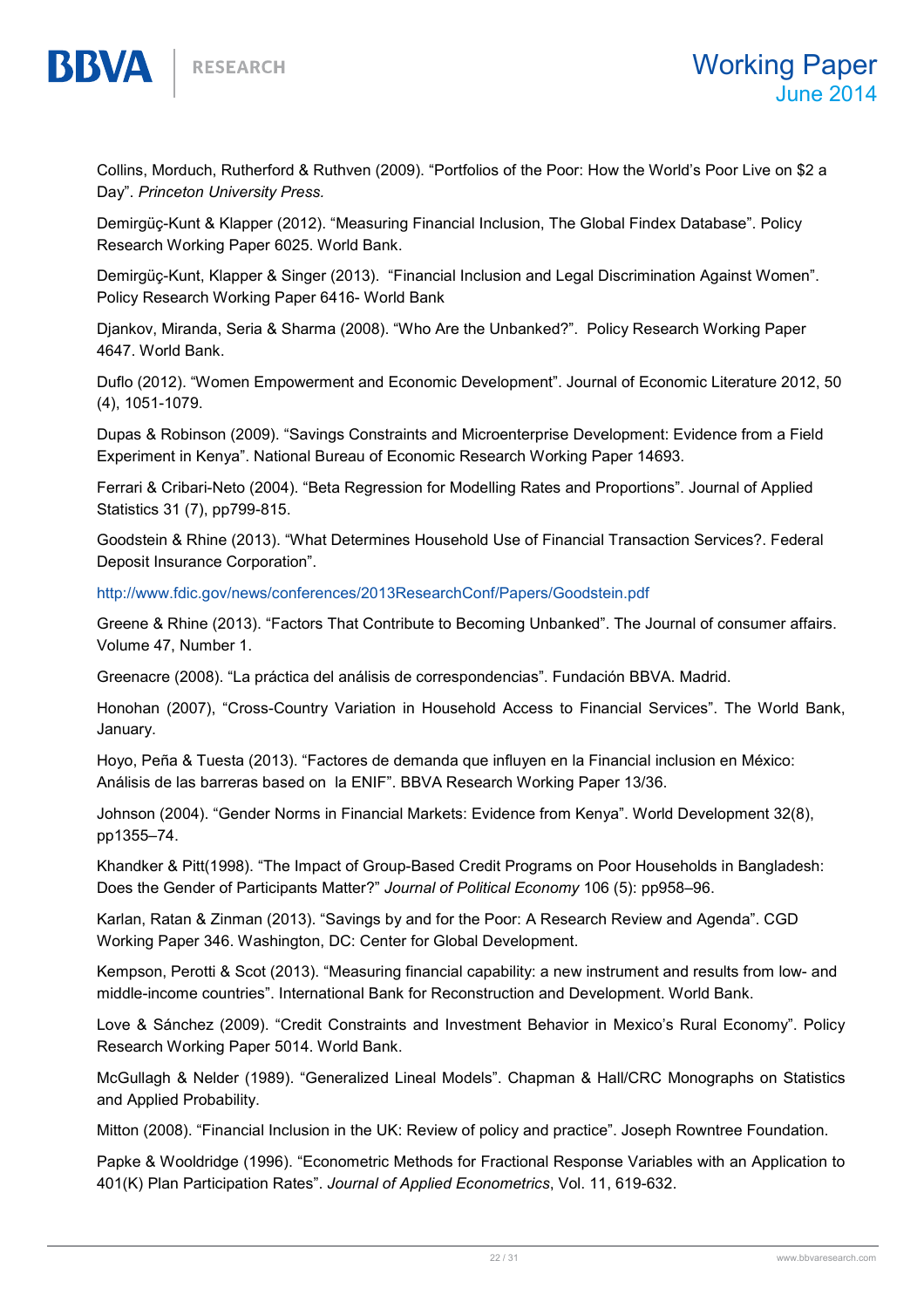Peña & Vázquez (2012). "El Impacto de los Corresponsales Bancarios en la financial inclusion: una primera evaluación". Estudios Económicos CNBV, Vol. 1 2012

Rajan & Zingales (1998). "Financial Dependence and Growth". American Economic Review 88, 559-587.

Rencher (2002). "Methods of Multivariate analysis". John Wiley & Sons, Inc. USA.

Straub (2003). "Informal sector: The Credit Market Channel". University of Edinburgh.

World Bank (2008). "Finance for all? Policies and Pitfalls in expanding access". The International Bank for Reconstruction and Development. Washington D.C.

World Bank (2013). "Global Financial development report 2014", Financial Inclusion. Washington D.C.

World Bank (2013a). "Financial Capabilities in Mexico. Results from the 2012 National Survey on Financial Behaviors, Attitudes and Knowledge".

#### **Websites**

**BBVA** 

National Banking and Securities Commission of Mexico www.cnbv.gob.mx

National financial Inclusion Survey

http://www.inegi.org.mx/est/contenidos/Proyectos/encuestas/hogares/especiales/enif/enif2012/default.aspx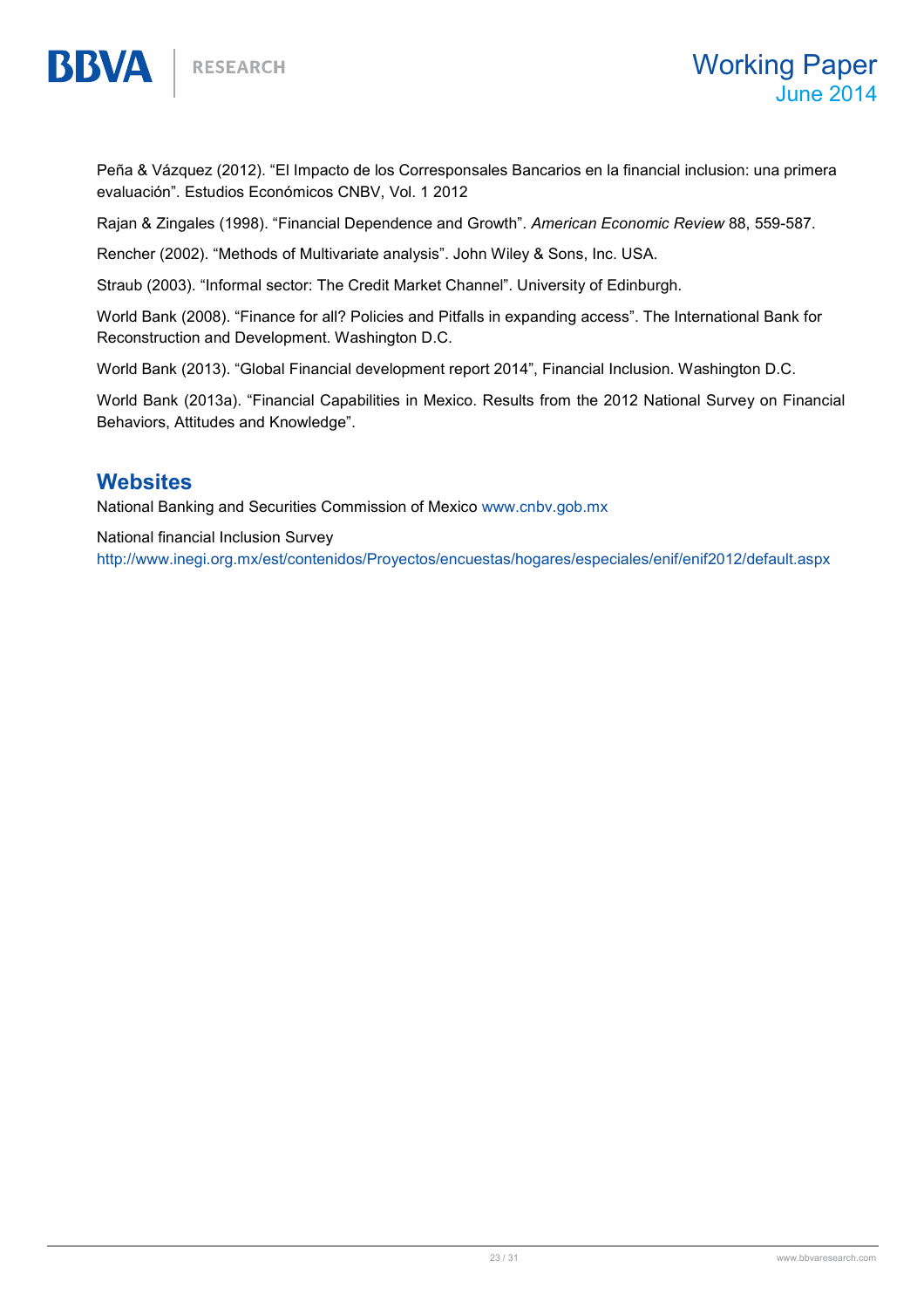## 5 Appendixes

## Appendix 1

**BBVA** 

| Table A.1<br><b>Description of variables used</b> |                                                                                                                                                                   |                                                                                                                                                                                                                                                                                                                     |
|---------------------------------------------------|-------------------------------------------------------------------------------------------------------------------------------------------------------------------|---------------------------------------------------------------------------------------------------------------------------------------------------------------------------------------------------------------------------------------------------------------------------------------------------------------------|
| Variable                                          | Question in the survey                                                                                                                                            | A definition                                                                                                                                                                                                                                                                                                        |
| Woman                                             | 2.3 (NAME) is a man (NAME) is a woman?                                                                                                                            | Dummy: 1 is Woman and 0 is a man.                                                                                                                                                                                                                                                                                   |
| Age                                               | 2.4 How old is (NAME)?                                                                                                                                            | Age in years.                                                                                                                                                                                                                                                                                                       |
| Age squared                                       | 2.4                                                                                                                                                               | The square of the age.                                                                                                                                                                                                                                                                                              |
| Size of household                                 | Total nº people in household                                                                                                                                      | N° of people in the household to whom the<br>interviewee is related.                                                                                                                                                                                                                                                |
| <b>Head of the household</b>                      | 3.1 Are you the head of the household?                                                                                                                            | Dummy: 1 if is Head of the household and 0 if not.                                                                                                                                                                                                                                                                  |
| <b>Married or co-habiting</b>                     | 3.2 Are you currently?.                                                                                                                                           | Dummy: 1 if living with (1) or married (5) and 0 if<br>otherwise.                                                                                                                                                                                                                                                   |
| <b>Educational level</b>                          | 3.4 What was the last course you passed at school?                                                                                                                | None $(0)$<br>Pre-school (1)<br>Primary (2)<br>Secondary (3)<br>Technical course after finishing secondary (4)<br>Passed exams at 16 ("basic normal") (5)<br>Passed exams at 17 or 18 (6)<br>Technical course after passing 17-year exams (7)<br>Bachelor's or professional degree (8)<br>Teaching or doctorate (9) |
| <b>Employee</b>                                   | 3.7 In your job or business last month were you?                                                                                                                  | Dummy: 1 if the reply was employee or day<br>labourer and 0 if not.                                                                                                                                                                                                                                                 |
| <b>Employer</b>                                   | 3.7 In your job or business last month were you?                                                                                                                  | Dummy: 1 if the reply was Employer and 0 if not.                                                                                                                                                                                                                                                                    |
| Independent                                       | 3.7 In your job or business last month were you?                                                                                                                  | Dummy: 1 if the reply was self-employed and 0 if<br>not.                                                                                                                                                                                                                                                            |
| Non-remunerated<br>worker                         | 3.7 In your job or business last month were you?                                                                                                                  | Dummy: 1 if the reply was unpaid worker and 0 if<br>not.                                                                                                                                                                                                                                                            |
| <b>Inactive</b>                                   | State of activity confirmed (built on the basis of<br>questions 3.5 and 3.6)                                                                                      | Dummy: 1 if student, retired, handicapped or does<br>not work 0 if otherwise.                                                                                                                                                                                                                                       |
| <b>Receiving remittances</b>                      | 9.1 Do you have family or friends living abroad who send<br>you money?                                                                                            | Dummy: 1 if receiving money (1) and 0 if not.                                                                                                                                                                                                                                                                       |
| <b>Household saves</b>                            | 4.2 Do you have money left over at the end of the month Dummy: 1 if the reply is "always" (1) or sometimes<br>after covering your expenses or those of your home? | $(2)$ and 0 if not.                                                                                                                                                                                                                                                                                                 |
| Ability to withstand<br>shocks                    | 4.3 If you had to make an emergency outlay for an<br>amount equivalent to your monthly income, could you<br>pay it?                                               | Dummy: 1 if the reply is yes (1) and 0 if not.                                                                                                                                                                                                                                                                      |
| Locality with less than<br>15,000 inhabitants     | Size of locality                                                                                                                                                  | Dummy: 1 if the locality is classified as less than<br>15,000 inhabitants (3 and 4) and 0 if not.                                                                                                                                                                                                                   |
| Waged                                             | 3.8 How much do you earn or receive a month for your<br>work, activity or business?                                                                               | Dummy: 1 if the reply was that income is from work<br>and 0 if otherwise.                                                                                                                                                                                                                                           |
| Number of branches in<br>the state                | Information from the CNBV                                                                                                                                         |                                                                                                                                                                                                                                                                                                                     |
| Number of banking<br>correspondents               | Information from the CNBV                                                                                                                                         |                                                                                                                                                                                                                                                                                                                     |

Source: BBVA Research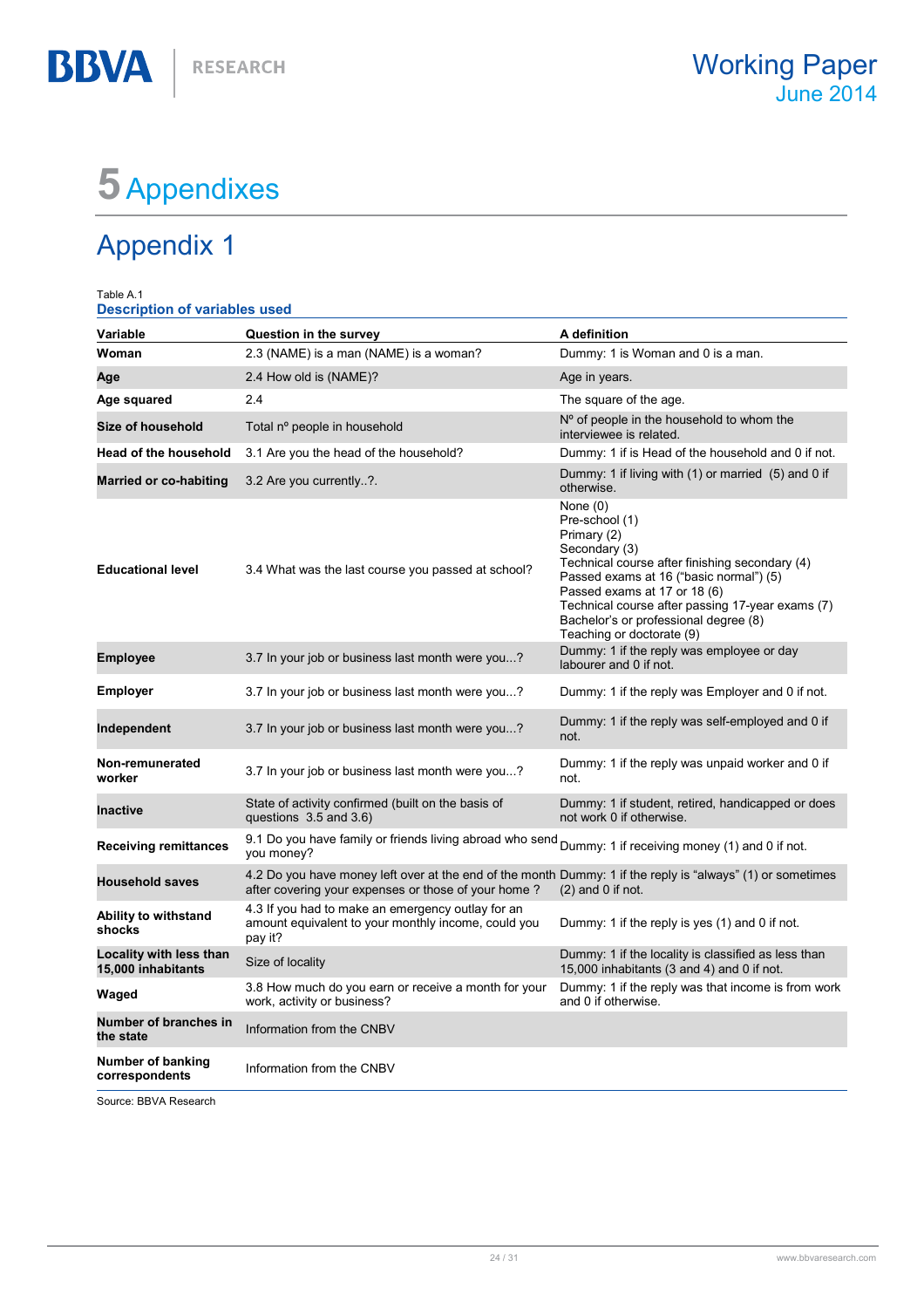## Appendix 2. Multiple Correspondence Analysis-MCA Appendix 2.1. MCA for liability products

| Table A.2.1.a<br>Dimensions of the analysis and percentage of inertia explained |                            |            |  |
|---------------------------------------------------------------------------------|----------------------------|------------|--|
| Dimension of the analysis                                                       | <b>Accumulated inertia</b> | Percentage |  |
|                                                                                 | 0.0248316                  | 93.51      |  |
| Total                                                                           | 0.0265544                  | 100        |  |

Source: BBVA Research with data from ENIF

#### Table A.2.1.b

**BBVA** 

Each product's contribution to the dimension with greatest inertia explained (Dimension 1)

| <b>Product</b>          | <b>Has</b> | Contribution |
|-------------------------|------------|--------------|
| <b>Bank credit card</b> | No         | 0.027        |
|                         | Yes        | 0.277        |
| Payroll Ioan            | <b>No</b>  | 0.004        |
|                         | Yes        | 0.157        |
| <b>Personal loan</b>    | No         | 0.005        |
|                         | Yes        | 0.135        |
| <b>Automotive loan</b>  | <b>No</b>  | 0.001        |
|                         | Yes        | 0.171        |
|                         | No         | 0.004        |
| Mortgage                | Yes        | 0.217        |

Source: BBVA Research with data from ENIF

## Appendix 2.2. MCA for asset products

#### Table A.2.2.a

Dimensions of the analysis and percentage of inertia explained

| Dimension of the analysis | <b>Accumulated inertia</b> | Percentage |
|---------------------------|----------------------------|------------|
|                           | 0.0194393                  | 90.66      |
| Total                     | 0.0214415                  | 100        |

Source: BBVA Research with data from ENIF

Table A.2.2.b

Each product's contribution to the dimension with greatest inertia explained (Dimension 1)

| <b>Product</b>            | Has        | Contribution |
|---------------------------|------------|--------------|
|                           | No         | 0.041        |
| <b>Savings account</b>    | Yes        | 0.208        |
| <b>Current account</b>    | <b>No</b>  | 0.006        |
|                           | <b>Yes</b> | 0.263        |
|                           | No         | 0.004        |
| <b>Fixed term deposit</b> | Yes        | 0.199        |
| <b>Wage account</b>       | <b>No</b>  | 0.016        |
|                           | <b>Yes</b> | 0.058        |
| Investment fund           | No         | 0.002        |
|                           | Yes        | 0.203        |

Source: BBVA Research with data from ENIF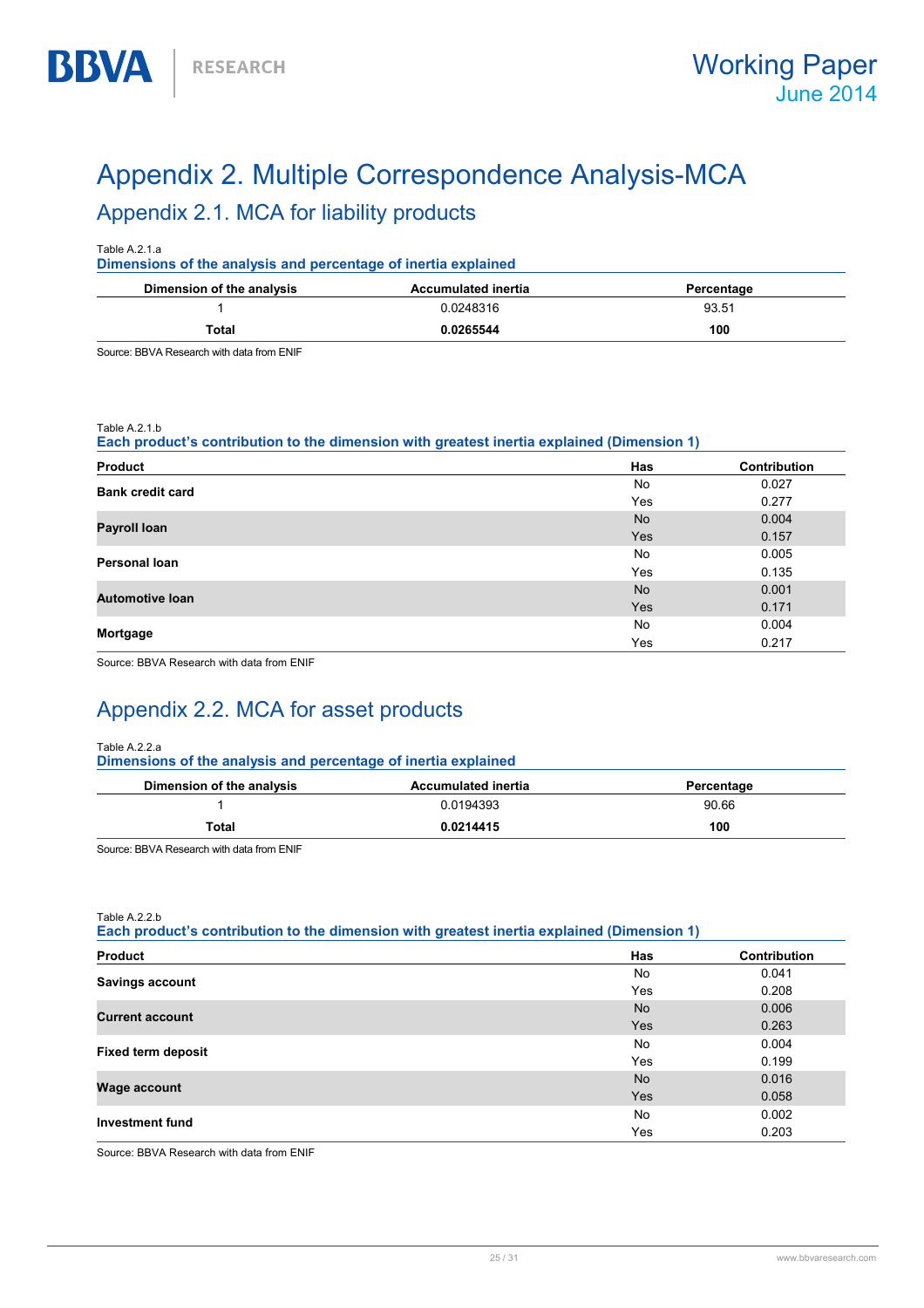## Appendix 3. GLM models with financial inclusion indicators Appendix 3.1. GLM Model of the Credit Indicator. Total population

Table A.3.1

**BBVA** 

GLM model of the Credit Indicator. Total population

| Variable                                   | Ratio     | St. Err | Signif |
|--------------------------------------------|-----------|---------|--------|
| Woman                                      | 0.3724    | 0.1124  | ***    |
| Age                                        | 0.0943    | 0.0243  | $***$  |
| Age squared                                | $-0.0010$ | 0.0003  | $***$  |
| <b>Size of household</b>                   | 0.0247    | 0.0271  |        |
| <b>Head of the household</b>               | 0.2346    | 0.1141  | $**$   |
| <b>Married or co-habiting</b>              | 0.3231    | 0.1105  | $***$  |
| <b>Educational level</b>                   | 0.1566    | 0.0225  | ***    |
| <b>Employee</b>                            | $-0.0162$ | 0.5937  |        |
| Employer                                   | 0.2345    | 0.6305  |        |
| Independent                                | $-0.1129$ | 0.5970  |        |
| Non-remunerated worker                     | $-0.1403$ | 0.7148  |        |
| <b>Inactive</b>                            | $-0.1153$ | 0.5951  |        |
| <b>Household with savings</b>              | 0.2520    | 0.0986  | $***$  |
| Ability to withstand shocks                | 0.1500    | 0.0985  |        |
| <b>Receiving remittances</b>               | $-0.1187$ | 0.1510  |        |
| Waged                                      | 0.2776    | 0.0459  | $***$  |
| Locality with less than 15,000 inhabitants | $-0.6115$ | 0.1140  | $***$  |
| Number of branches in the state            | 0.2126    | 0.0882  | $**$   |
| Number of banking correspondents           | 0.0633    | 0.0314  | $***$  |
| <b>Notes</b>                               | 6109      |         |        |
| Pseudo R2                                  | 0.15      |         |        |

\*\*\* Significant to 99%, \*\* Significant to 95%, \*Significant to 90%.

Source: BBVA Research calculations based on ENIF 2012

### Appendix 3.2. GLM model of the Savings Indicator. Total population

#### Table A.3.2

GLM model of the Savings Indicator. Total population

| Variable                                   | Ratio     | St. Err | Signif  |
|--------------------------------------------|-----------|---------|---------|
| Woman                                      | $-0.1454$ | 0.0679  | $***$   |
| Age                                        | 0.0330    | 0.0156  | $**$    |
| Age squared                                | $-0.0003$ | 0.0002  |         |
| Size of household                          | $-0.0163$ | 0.0179  |         |
| <b>Head of the household</b>               | 0.0418    | 0.0741  |         |
| <b>Married or co-habiting</b>              | $-0.0495$ | 0.0682  |         |
| <b>Educational level</b>                   | 0.1576    | 0.0139  | $***$   |
| <b>Employee</b>                            | $-0.0501$ | 0.2775  |         |
| <b>Employer</b>                            | 0.5323    | 0.3164  | $\star$ |
| Independent                                | 0.0363    | 0.2800  |         |
| Non-remunerated worker                     | 0.0849    | 0.3518  |         |
| <b>Inactive</b>                            | 0.0426    | 0.2788  |         |
| <b>Household with savings</b>              | 0.3525    | 0.0644  | $***$   |
| Ability to withstand shocks                | 0.6900    | 0.0630  | $***$   |
| <b>Receiving remittances</b>               | 0.3842    | 0.0895  | $***$   |
| Waged                                      | 0.1978    | 0.0293  | $***$   |
| Locality with less than 15,000 inhabitants | $-0.2590$ | 0.0733  | $***$   |
| Number of branches in the state            | 0.2672    | 0.0598  | $***$   |
| Number of banking correspondents           | $-0.0223$ | 0.0205  | $***$   |
| <b>Notes</b>                               | 6109      |         |         |
| Pseudo R2                                  | 0.253     |         |         |

\*\*\* Significant to 99%, \*\* Significant to 95%, \*Significant to 90%. Source: BBVA Research calculations based on ENIF 2012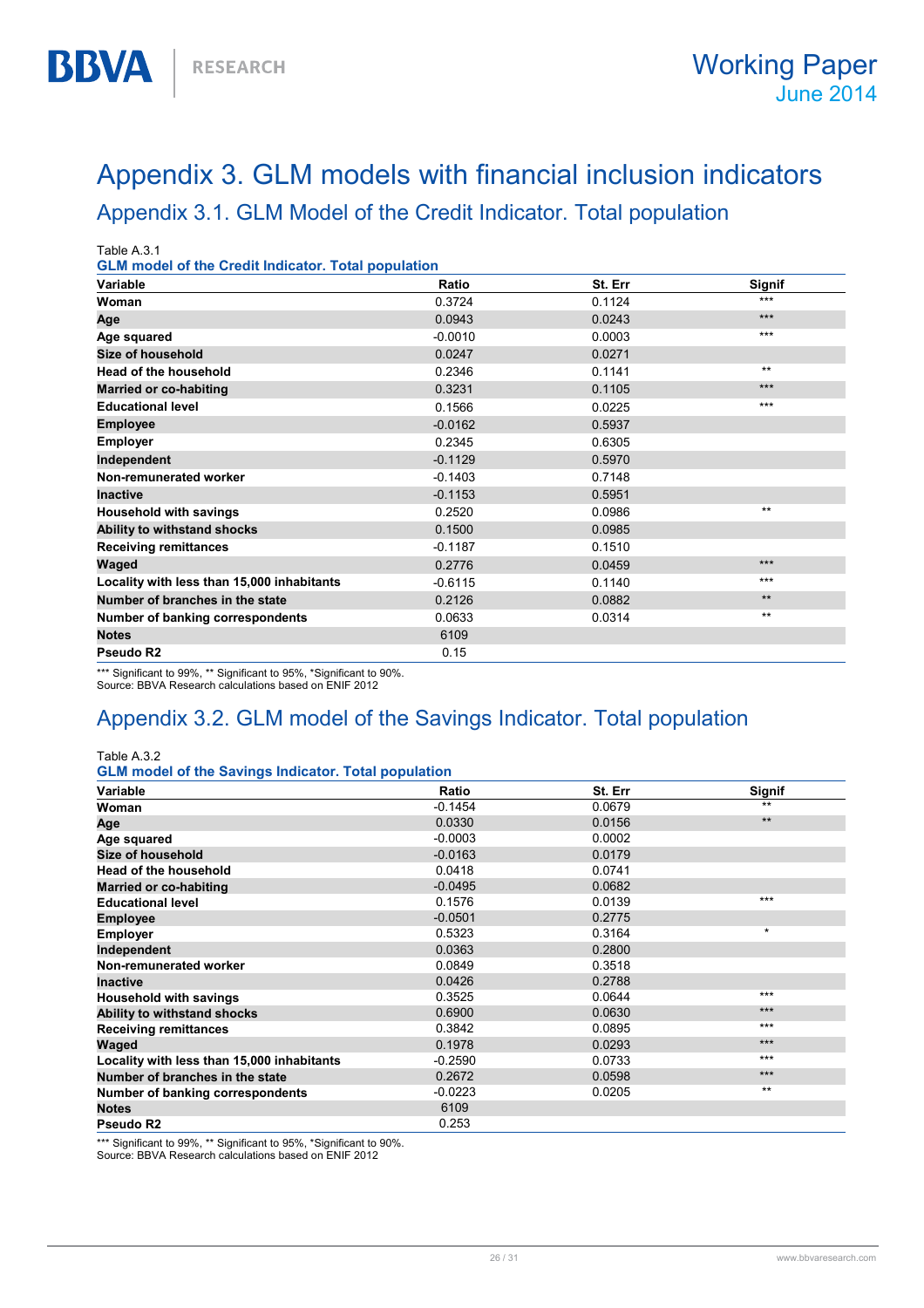## Appendix 3.3. GLM model of Credit Indicator. Informal population

Table A.3.3

**BBVA** 

GLM model of Credit Indicator. Informal population

| Variable                                   | <b>Coefficient</b> | St. Err | Signif  |
|--------------------------------------------|--------------------|---------|---------|
| Woman                                      | 0.4561             | 0.2192  | $**$    |
| Age                                        | 0.1549             | 0.0637  | $***$   |
| Age squared                                | $-0.0018$          | 0.0008  | $**$    |
| Size of household                          | $-0.0443$          | 0.0573  |         |
| <b>Head of the household</b>               | $-0.0286$          | 0.2281  |         |
| <b>Married or co-habiting</b>              | 0.3671             | 0.2714  |         |
| <b>Educational level</b>                   | 0.1590             | 0.0471  | $***$   |
| <b>Household with savings</b>              | 0.1052             | 0.2516  |         |
| Ability to withstand shocks                | 0.3679             | 0.2159  | $\star$ |
| <b>Receiving remittances</b>               | 0.2367             | 0.2899  |         |
| Waged                                      | 0.3823             | 0.0927  | $***$   |
| Locality with less than 15,000 inhabitants | $-0.3831$          | 0.2563  |         |
| Number of branches in the state            | 0.2656             | 0.2031  |         |
| Number of banking correspondents           | 0.0774             | 0.0675  |         |
| <b>Notes</b>                               | 1703               |         |         |
| Pseudo R2                                  | 0.172              |         |         |

\*\*\* Significant to 99%, \*\* Significant to 95%, \*Significant to 90% Source: BBVA Research calculations based on ENIF 2012.

### Appendix 3.4. GLM model of Savings Indicator. Informal population

Table A.3.4

| <b>GLM model of Savings Indicator. Informal population</b> |  |
|------------------------------------------------------------|--|
|------------------------------------------------------------|--|

| Variable                                   | <b>Coefficient</b> | St. Err | Signif  |
|--------------------------------------------|--------------------|---------|---------|
| Woman                                      | 0.0624             | 0.1392  |         |
| Age                                        | 0.0483             | 0.0354  |         |
| Age squared                                | $-0.0004$          | 0.0004  |         |
| <b>Size of household</b>                   | 0.0014             | 0.0351  |         |
| <b>Head of the household</b>               | 0.1328             | 0.1631  |         |
| <b>Married or co-habiting</b>              | $-0.2091$          | 0.1592  |         |
| <b>Educational level</b>                   | 0.2011             | 0.0296  | $***$   |
| <b>Household with savings</b>              | 0.3299             | 0.1438  | $***$   |
| Ability to withstand shocks                | 0.8322             | 0.1356  | $***$   |
| <b>Receiving remittances</b>               | 0.4021             | 0.1735  | $**$    |
| Waged                                      | 0.2399             | 0.0545  | $***$   |
| Locality with less than 15,000 inhabitants | $-0.2618$          | 0.1612  |         |
| Number of branches in the state            | $-0.1167$          | 0.1356  |         |
| Number of banking correspondents           | 0.0785             | 0.0438  | $\star$ |
| <b>Notes</b>                               | 1703               |         |         |
| Pseudo R2                                  | 0.21               |         |         |

\*\*\* Significant to 99%, \*\* Significant to 95%, \*Significant to 90%. Source: BBVA Research calculations based on ENIF 2012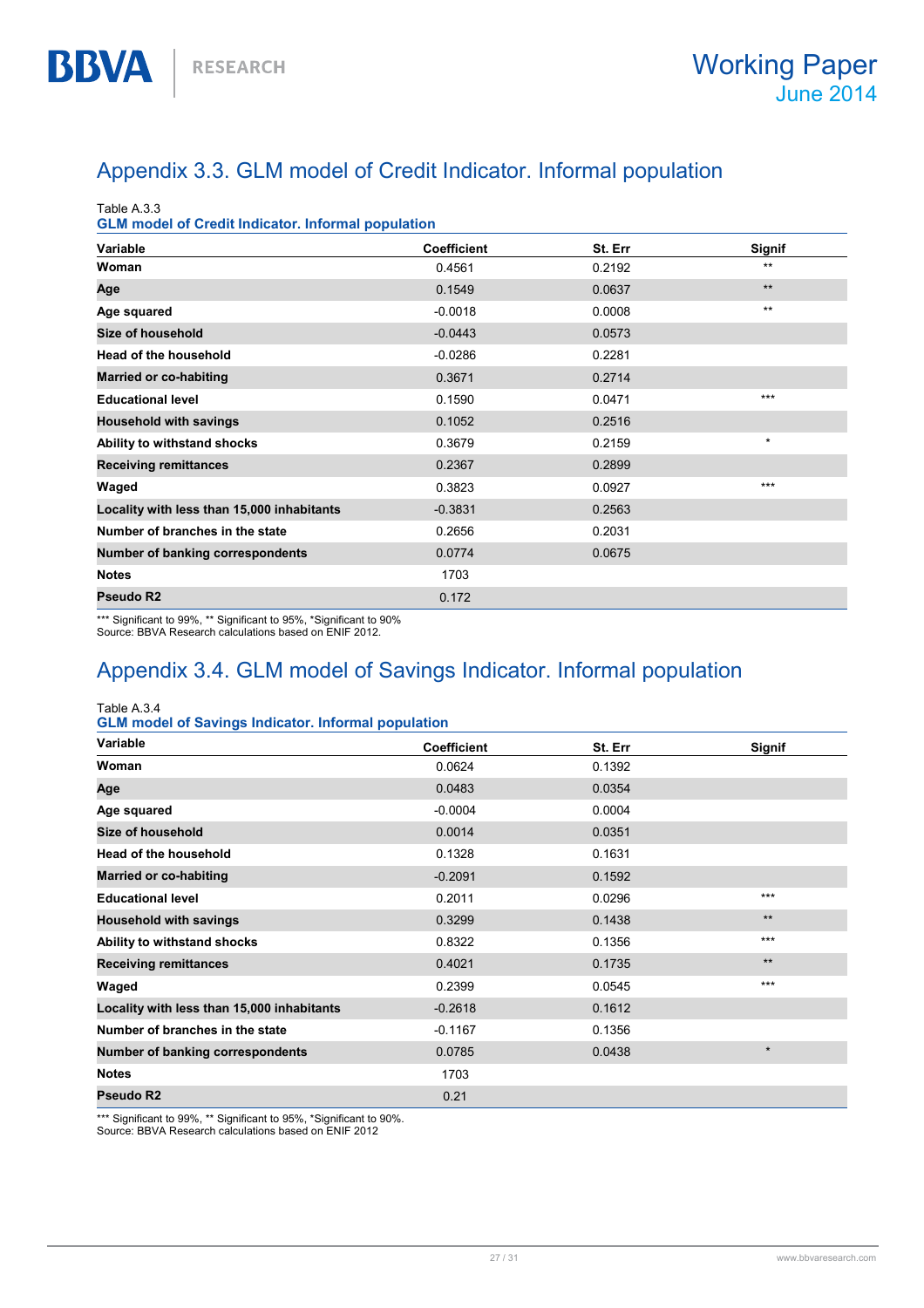## Working Papers

#### 2014

BBVA

14-15 Ximena Peña, Carmen Hoyo, David Tuesta: Determinants of financial inclusion in Mexico based on the 2012 National Financial Inclusion Survey (ENIF).

14-14 Ximena Peña, Carmen Hoyo, David Tuesta: Determinantes de la inclusión financiera en México a partir de la ENIF 2012.

14-13 Mónica Correa-López, Rafael Doménech: Does anti-competitive service sector regulation harm exporters? Evidence from manufacturing firms in Spain.

14/12 Jaime Zurita: La reforma del sector bancario español hasta la recuperación de los flujos de crédito.

14/11 Alicia García-Herrero, Enestor Dos Santos, Pablo Urbiola, Marcos Dal Bianco, Fernando Soto, Mauricio Hernandez, Arnulfo Rodríguez, Rosario Sánchez, Erikson Castro: Competitiveness in the Latin American manufacturing sector: trends and determinants.

14/10 Alicia García-Herrero, Enestor Dos Santos, Pablo Urbiola, Marcos Dal Bianco, Fernando Soto, Mauricio Hernandez, Arnulfo Rodríguez, Rosario Sánchez, Erikson Castro: Competitividad del sector manufacturero en América Latina: un análisis de las tendencias y determinantes recientes.

14/09 Noelia Cámara, Ximena Peña, David Tuesta: Factors that Matter for Financial Inclusion: Evidence from Peru.

14/08 Javier Alonso, Carmen Hoyo & David Tuesta: A model for the pension system in Mexico: diagnosis and recommendations.

14/07 Javier Alonso, Carmen Hoyo & David Tuesta: Un modelo para el sistema de pensiones en México: diagnóstico y recomendaciones.

14/06 Rodolfo Méndez-Marcano and José Pineda: Fiscal Sustainability and Economic Growth in Bolivia.

14/05 Rodolfo Méndez-Marcano: Technology, Employment, and the Oil-Countries' Business Cycle.

14/04 Santiago Fernández de Lis, María Claudia Llanes, Carlos López- Moctezuma, Juan Carlos Rojas and David Tuesta: Financial inclusion and the role of mobile banking in Colombia: developments and potential.

14/03 Rafael Doménech: Pensiones, bienestar y crecimiento económico.

14/02 Angel de la Fuente & José E. Boscá: Gasto educativo por regiones y niveles en 2010.

14/01 Santiago Fernández de Lis, María Claudia Llanes, Carlos López- Moctezuma, Juan Carlos Rojas y David Tuesta. Inclusión financiera y el papel de la banca móvil en Colombia: desarrollos y potencialidades.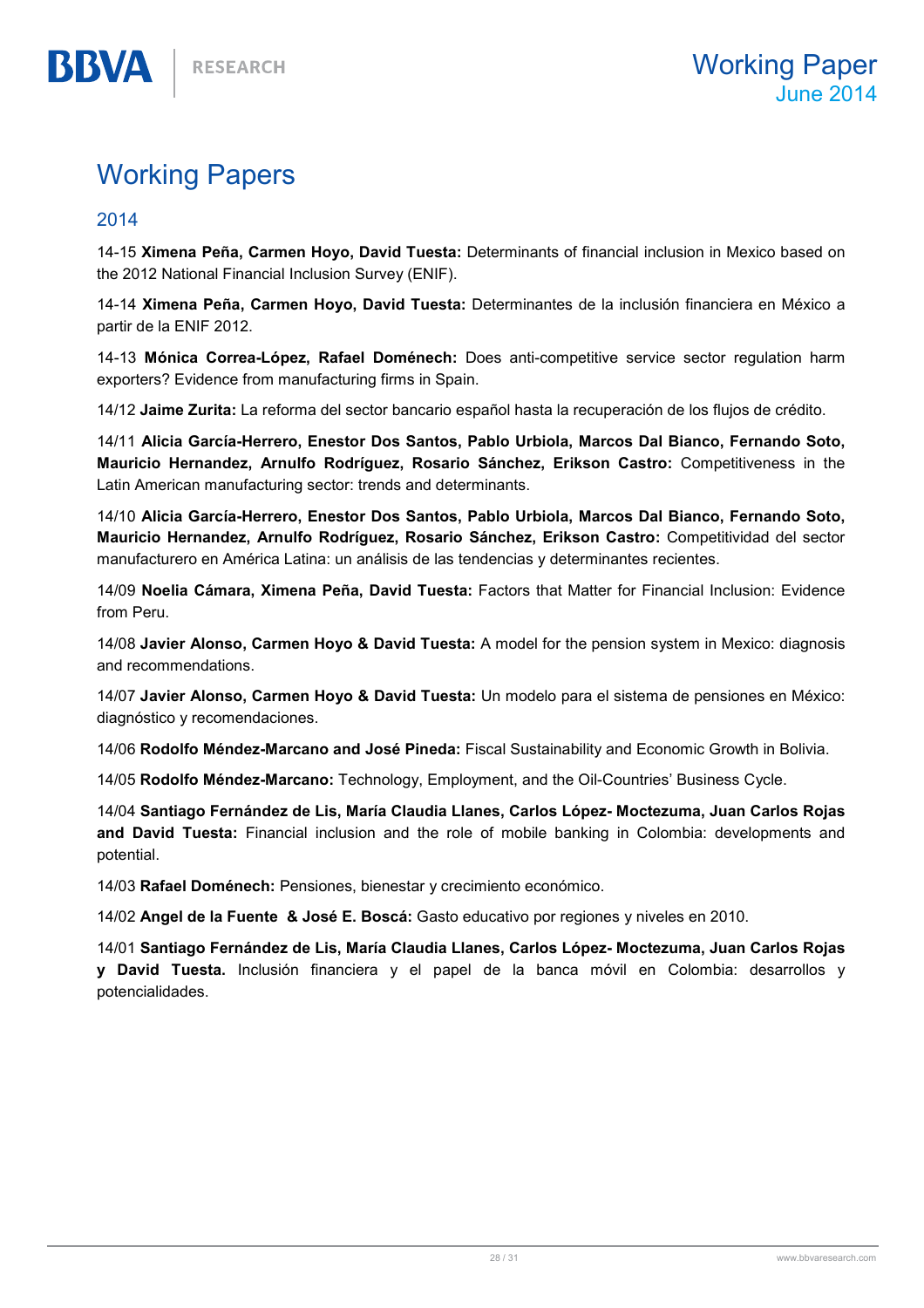#### 2013

BBVA

13/38 Jonas E. Arias, Juan F. Rubio-Ramrez and Daniel F. Waggoner: Inference Based on SVARs Identied with Sign and Zero Restrictions: Theory and Applications

13/37 Carmen Hoyo Martínez, Ximena Peña Hidalgo and David Tuesta: Demand factors that influence financial inclusion in Mexico: analysis of the barriers based on the ENIF survey.

13/36 Carmen Hoyo Martínez, Ximena Peña Hidalgo & David Tuesta. Factores de demanda que influyen en la Inclusión Financiera en México: Análisis de las barreras a partir de la ENIF.

13/35 Carmen Hoyo & David Tuesta. Financing retirement with real estate assets: an analysis of Mexico

13/34 Carmen Hoyo & David Tuesta. Financiando la jubilación con activos inmobiliarios: un análisis de caso para México.

13/33 Santiago Fernández de Lis & Ana Rubio: Tendencias a medio plazo en la banca española.

13/32 Ángel de la Fuente: La evolución de la financiación de las comunidades autónomas de régimen común, 2002-2011.

13/31 Noelia Cámara, Ximena Peña, David Tuesta: Determinantes de la inclusión financiera en Perú.

13/30 Ángel de la Fuente: La financiación de las comunidades autónomas de régimen común en 2011.

13/29 Sara G. Castellanos & Jesús G. Garza-García: Competition and Efficiency in the Mexican Banking Sector.

13/28 Jorge Sicilia, Santiago Fernández de Lis & Ana Rubio: Banking Union: integrating components and complementary measures.

13/27 Ángel de la Fuente & Rafael Doménech: Cross-country data on the quantity of schooling: a selective survey and some quality measures.

13/26 Jorge Sicilia, Santiago Fernández de Lis & Ana Rubio: Unión Bancaria: elementos integrantes y medidas complementarias.

13/25 Javier Alonso, Santiago Fernández de Lis, Carlos López-Moctezuma, Rosario Sánchez & David Tuesta: The potential of mobile banking in Peru as a mechanism for financial inclusion.

13/24 Javier Alonso, Santiago Fernández de Lis, Carlos López-Moctezuma, Rosario Sánchez & David Tuesta: Potencial de la banca móvil en Perú como mecanismo de inclusión financiera.

13/23 Javier Alonso, Tatiana Alonso, Santiago Fernández de Lis, Cristina Rohde y David Tuesta: Tendencias regulatorias financieras globales y retos para las Pensiones y Seguros.

13/22 María Abascal, Tatiana Alonso, Sergio Mayordomo: Fragmentation in European Financial Markets: Measures, Determinants, and Policy Solutions.

13/21 Javier Alonso, Tatiana Alonso, Santiago Fernández de Lis, Cristina Rohde & David Tuesta: Global Financial Regulatory Trends and Challenges for Insurance & Pensions.

13/20 Javier Alonso, Santiago Fernández de Lis, Carmen Hoyo, Carlos López-Moctezuma & David Tuesta: Mobile banking in Mexico as a mechanism for financial inclusion: recent developments and a closer look into the potential market.

13/19 Javier Alonso, Santiago Fernández de Lis, Carmen Hoyo, Carlos López-Moctezuma & David Tuesta: La banca móvil en México como mecanismo de inclusión financiera: desarrollos recientes y aproximación al mercado potencial.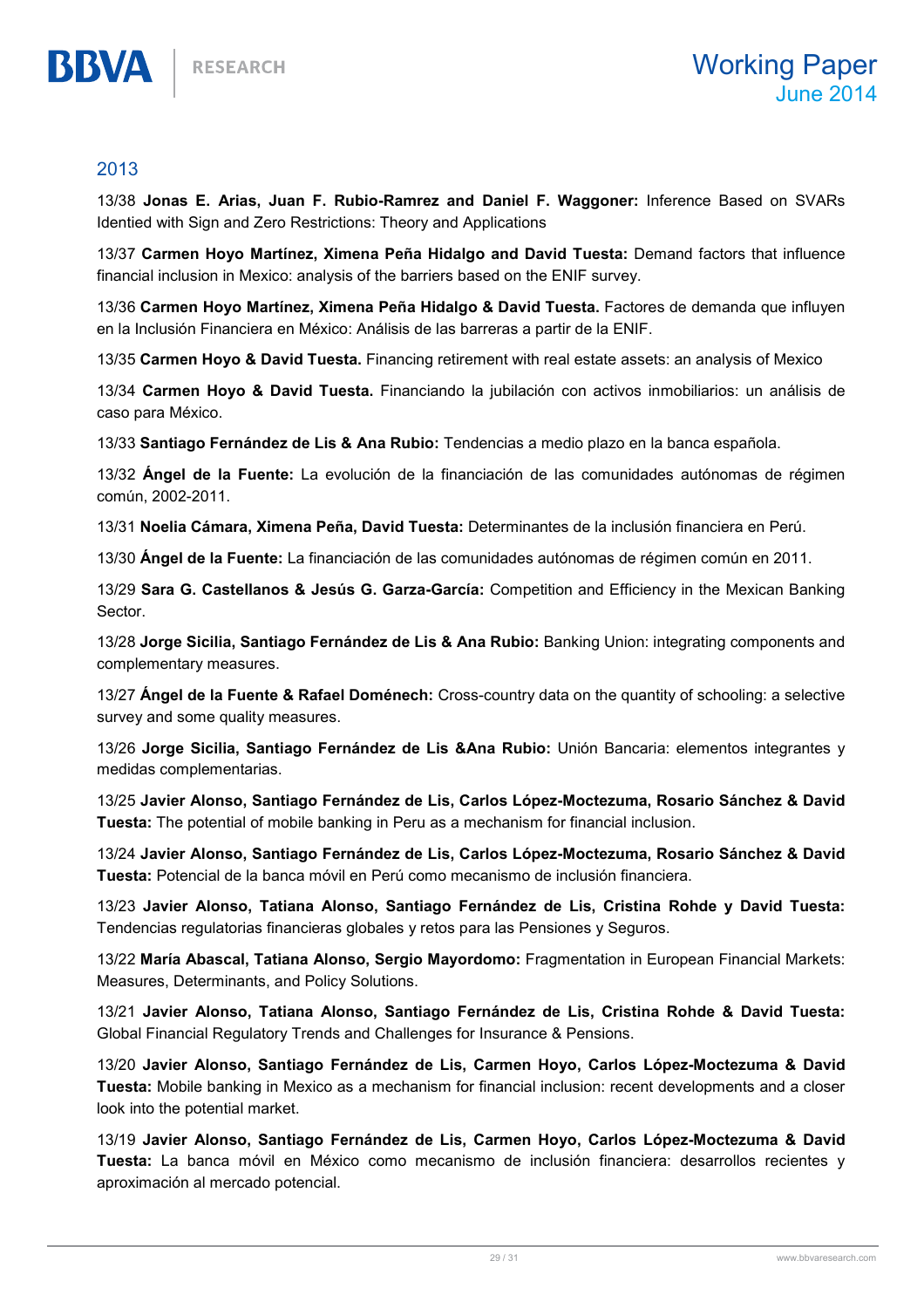

13/18 Alicia Garcia-Herrero and Le Xia: China's RMB Bilateral Swap Agreements: What explains the choice of countries?

13/17 Santiago Fernández de Lis, Saifeddine Chaibi, Jose Félix Izquierdo, Félix Lores, Ana Rubio and Jaime Zurita: Some international trends in the regulation of mortgage markets: Implications for Spain.

13/16 Ángel de la Fuente: Las finanzas autonómicas en boom y en crisis (2003-12).

13/15 Javier Alonso y David Tuesta, Diego Torres, Begoña Villamide: Projections of dynamic generational tables and longevity risk in Chile.

13/14 Maximo Camacho, Marcos Dal Bianco, Jaime Martínez-Martín: Short-Run Forecasting of Argentine GDP Growth.

13/13 Alicia Garcia Herrero and Fielding Chen: Euro-area banks' cross-border lending in the wake of the sovereign crisis.

13/12 Javier Alonso y David Tuesta, Diego Torres, Begoña Villamide: Proyecciones de tablas generacionales dinámicas y riesgo de longevidad en Chile.

13/11 Javier Alonso, María Lamuedra & David Tuesta: Potentiality of reverse mortgages to supplement pension: the case of Chile.

13/10 Ángel de la Fuente: La evolución de la financiación de las comunidades autónomas de régimen común, 2002-2010.

13/09 Javier Alonso, María Lamuedra & David Tuesta: Potencialidad del desarrollo de hipotecas inversas: el caso de Chile.

13/08 Santiago Fernández de Lis, Adriana Haring, Gloria Sorensen, David Tuesta, Alfonso Ugarte: Banking penetration in Uruguay.

13/07 Hugo Perea, David Tuesta and Alfonso Ugarte: Credit and Savings in Peru.

13/06 K.C. Fung, Alicia Garcia-Herrero, Mario Nigrinis Ospina: Latin American Commodity Export Concentration: Is There a China Effect?.

13/05 Matt Ferchen, Alicia Garcia-Herrero and Mario Nigrinis: Evaluating Latin America's Commodity Dependence on China.

13/04 Santiago Fernández de Lis, Adriana Haring, Gloria Sorensen, David Tuesta, Alfonso Ugarte: Lineamientos para impulsar el proceso de profundización bancaria en Uruguay.

13/03 Ángel de la Fuente: El sistema de financiación regional: la liquidación de 2010 y algunas reflexiones sobre la reciente reforma.

13/02 **Ángel de la Fuente:** A mixed splicing procedure for economic time series.

13/01 Hugo Perea, David Tuesta & Alfonso Ugarte: Lineamientos para impulsar el Crédito y el Ahorro. Perú.